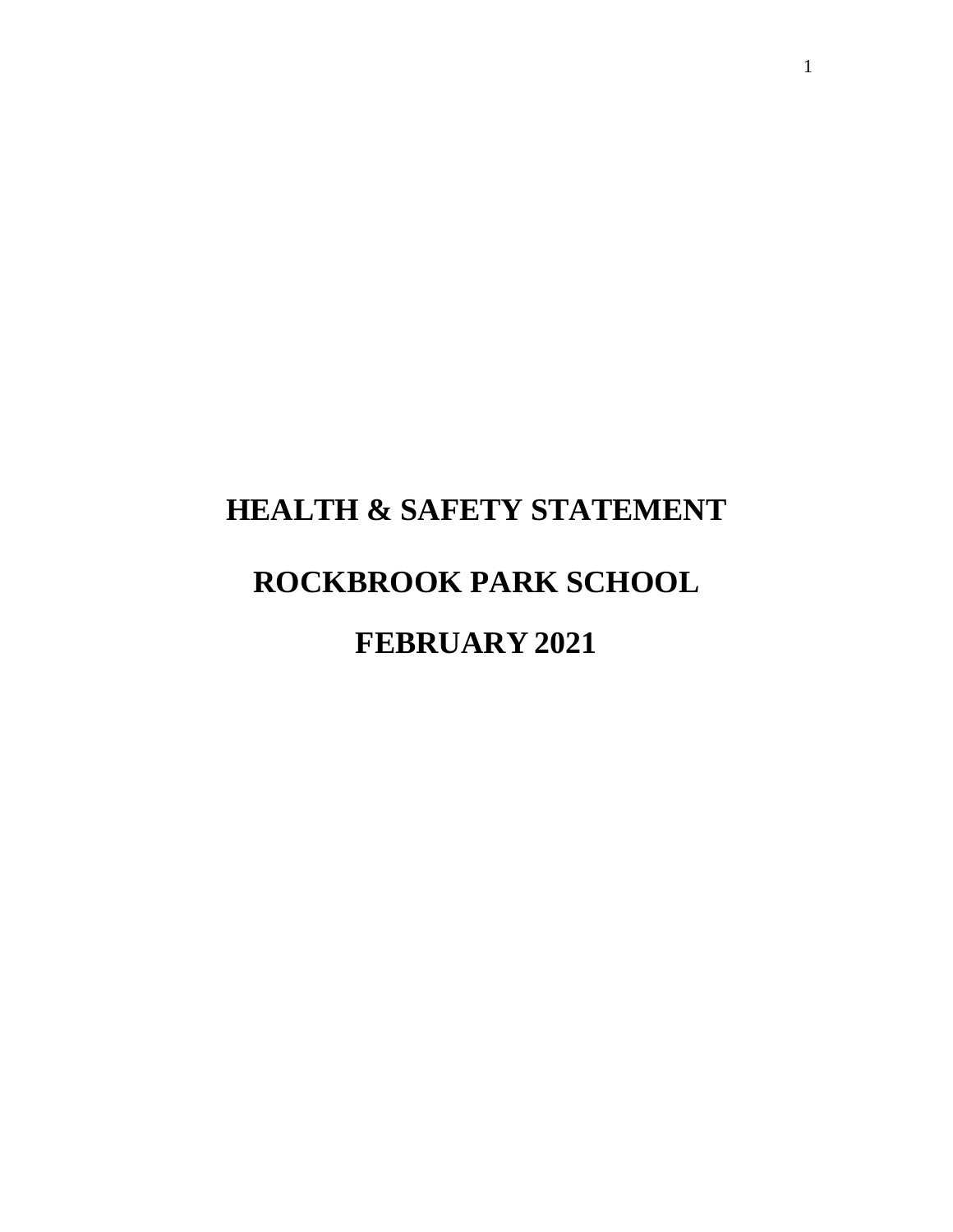#### SAFETY STATEMENT

#### **CONTENTS**

- 1. Policy
- 2. Duties of Employees and other staff
- 3. Consultation and Information
- 4. General Safety Rules
- 5. Hazards
- 6. Accident Policy
- Appendix 1 Personnel
- Appendix 2 Dangerous Substances Symbols
- Appendix 3 Locations of First Aid equipment
- Appendix 4 Accident Report Form
- Appendix 5 Reporting to Statutory Authorities
- Appendix 6 Emergency Procedures School
- Appendix 7 Emergency Procedures Georgian Building
- Appendix 8 Location of Fire Fighting Equipment
- Appendix 9 Hydrant Locations

`

- Appendix 10 Standard First Aid Box Supply
- Appendix 11 Investigation Check List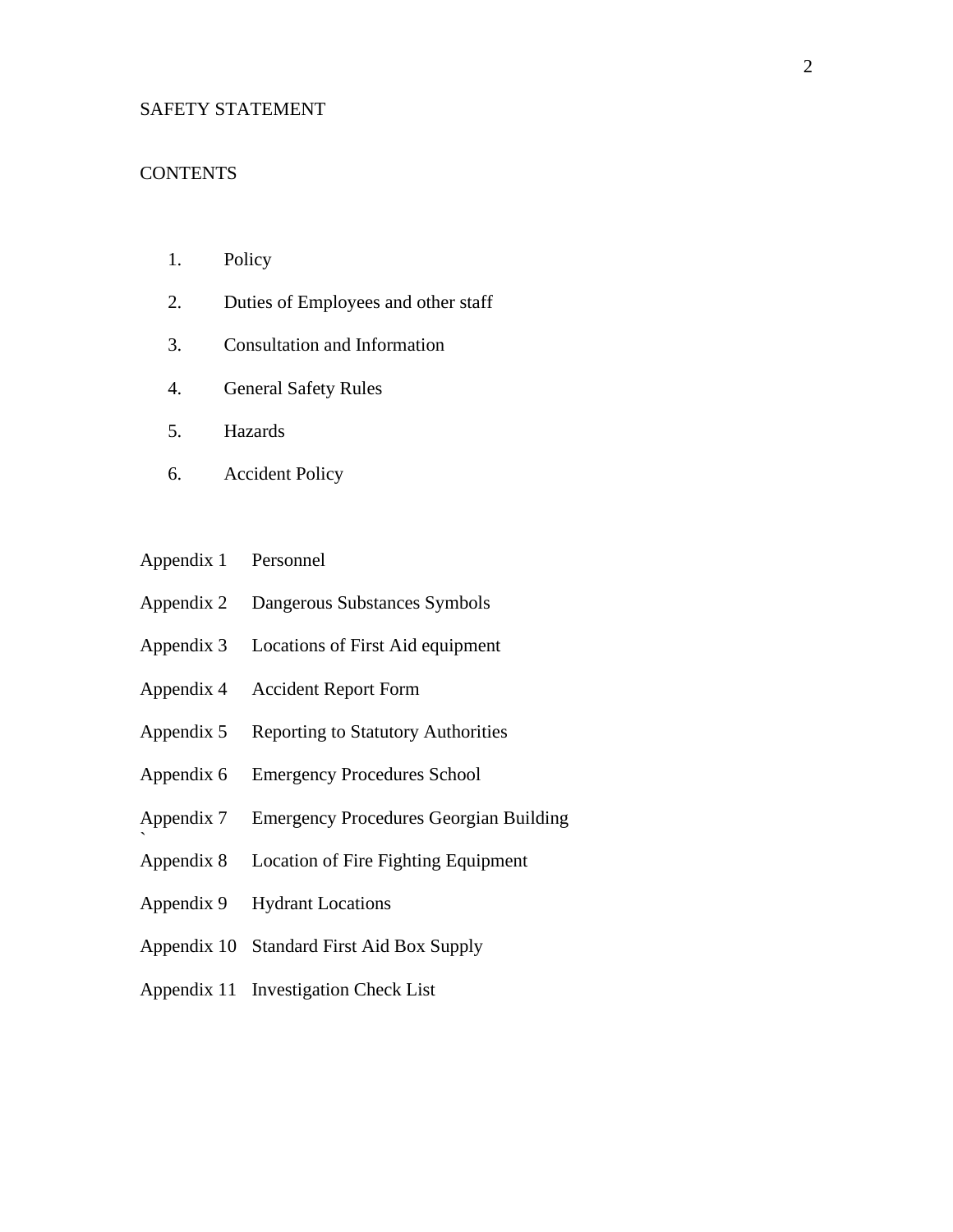#### **1**. **Safety and Health Policy**

In accordance with the Safety, Health and Welfare at Work Act 2005, it is the policy of the Board of Management to ensure, so far as is reasonably practicable, the safety, health and welfare at work of all staff and to protect students, visitors, contractors and other persons at the school from injury and ill health arising from any work activity. The successful implementation of this policy requires the full support and active co-operation of all staff, contractors and students of the school.

It is recognised that hazard identification, risk assessment and control measures are legislative requirements which must be carried out by the employer to ensure the safety, health and welfare of everyone.

The Board of Management as employer, undertakes in so far as is reasonably practicable to:

- a) promote standards of safety, health and welfare that comply with the provisions and requirements of the Safety, Health and Welfare at Work Act 2005 and other relevant legislation, standards and codes of practice;
- b) provide information, training, instruction and supervision where necessary, to enable staff to perform their work safely and effectively;
- c) maintain a constant and continuing interest in safety and health matters pertinent to the activities of the school;
- d) continually improve the system in place for the management of occupational safety and health and review it periodically to ensure it remains relevant, appropriate and effective;
- e) consult with staff on matters related to safety, health and welfare at work;
- f) provide the necessary resources to ensure the safety, health and welfare of all those to whom it owes a duty of care, including staff, students, contractors and visitors.

The Board of Management is committed to playing an active role in the implementation of this occupational safety and health policy and undertakes to review and revise it in light of changes in legislation, experience and other relevant developments.

Signed:

Máirtín Ó Droma \_\_\_\_\_\_\_\_\_\_\_\_\_\_\_\_ Jude Mulligan \_\_\_\_\_\_\_\_\_\_\_\_\_\_\_\_\_\_\_ Chairperson, Board of Management Principal Rockbrook Park School **Rockbrook Park School** Rockbrook Park School

Date: 05 February 2021 Date: 05 February 2021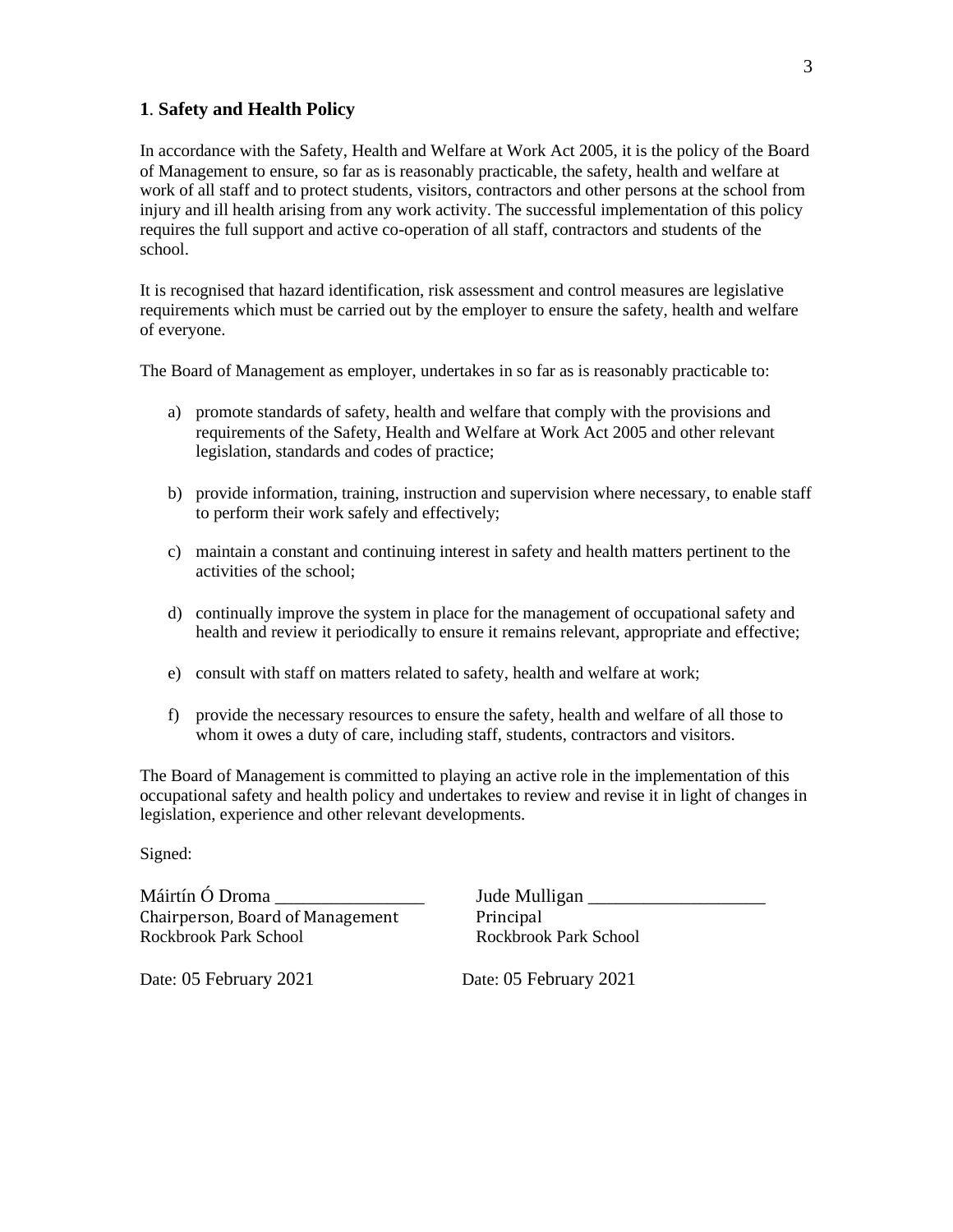#### **2. Employees and other Staff**

The Board of Management is obliged, under the Safety, Health and Welfare at Work Act 2005 to provide a safe and healthy school environment for staff, students and visitors to the school. In this regard, the Board of Management in co-operation with the school community has drawn up a safety statement, which is a written statement specifying how safety and health is managed in this school.

Staff are reminded of their responsibilities under the Safety, Health and Welfare at Work Act 2005 which include:

• complying with safety and health legislation, in the 2005 Act and other relevant legislation;

• taking reasonable care to protect his or her own safety, health and welfare and that of any other person who may be affected by his or her acts or omissions at work;

• co-operating with his or her employer or any other person as necessary to assist that person in complying with safety and health legislation as appropriate;

• taking account of the training and instructions given by the Board of Management, correctly using any article or substance and protective clothing and equipment provided for use at work or for his/her protection;

• reporting a breach of safety and health legislation or any defect in the place of work, the systems of work or in any article or substance likely to endanger him or her or another person, which comes to his/her attention.

No person will intentionally or recklessly interfere with or misuse any appliance, protective clothing, convenience, equipment or anything provided in pursuance of any of the relevant statutory provisions or otherwise for securing safety, health or welfare of persons arising out of work activities.

Employees will, by using available facilities and equipment provided, ensure that work practices are performed in the safest manner possible.

All employees will receive informal training on:

The contents of the Safety Statement, Safety Policy and Safety Rules. How to carry out their own job safely.

What the main hazards are and how to avoid any risk from them.

The use of fire extinguishers (how and when to use).

The location of first aid facilities.

Where required employees will receive training on correct lifting techniques; the importance of eye protection; use of personal protection equipment; basic first aid.

Managers and teachers will also partake in relevant specialized training programmes organized by the Department of Education or recommended by the JMB or other professional bodies.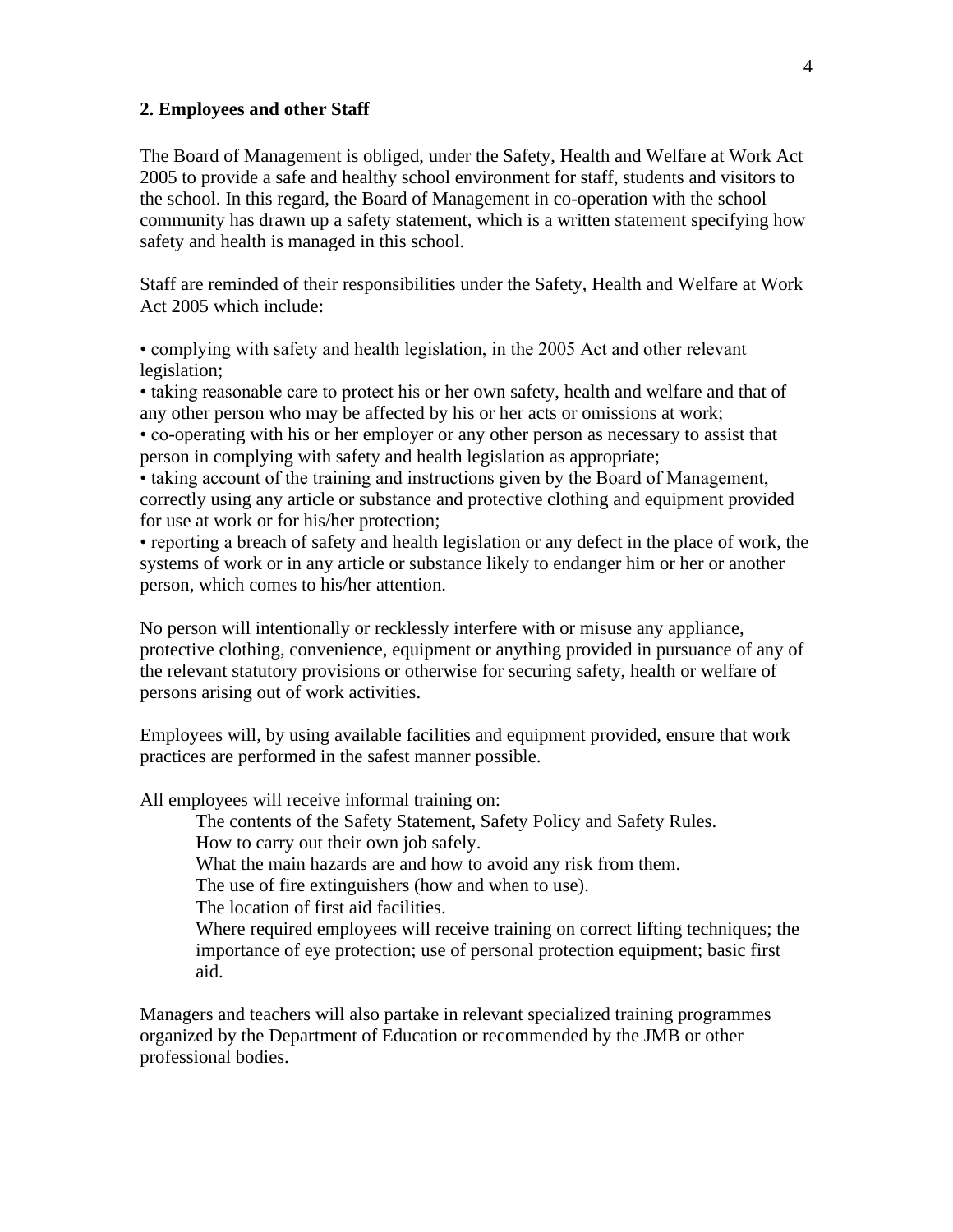#### **3. Consultation & Information**

It is the policy of the Board of Management of Rockbrook Park School:

- to consult with staff in the preparation and completion of the Health & Safety **Statement**
- to make a copy of the Safety Statement available for all present and future staff.
- that any additional information or instructions regarding Health, Safety and Welfare at work not contained in the document will be conveyed to all staff as it becomes available.
- that Health, Safety and Welfare will form an integral part of any future staff training and development plans.

For the implementation of this policy the following persons will play a role:

ESO (external safety officer) - who will conduct a regular audit of procedures and hazards

ISO (internal safety officer) - who will respond to issues as these arise and co-ordinate regular safety committee meetings.

Principal - who will pay particular attention to health and safety issues as these relate to students and staff of Rockbrook Park School.

Manager, Rockbrook International - who will pay particular attention to health and safety issues as these relate to students and staff of Rockbrook International

Safety reviews will be conducted in May each year. Where annual services are required, these will be conducted in a timely manner in line with best practice.

The Board of Management of Rockbrook and the management of Rockbrook International have adopted in full as school policy the Child Protection Guidelines for post primary schools, issued by the Department of Education and Science. Copies of these guidelines are available in the staff room and in the principal's office.

In the context of these guidelines the Child Protection team comprises the designated liaison person (Principal) and the deputy designated liaison person (Deputy Principal). A review of child protection procedures is conducted by the designated liaison person each year as part of staff training.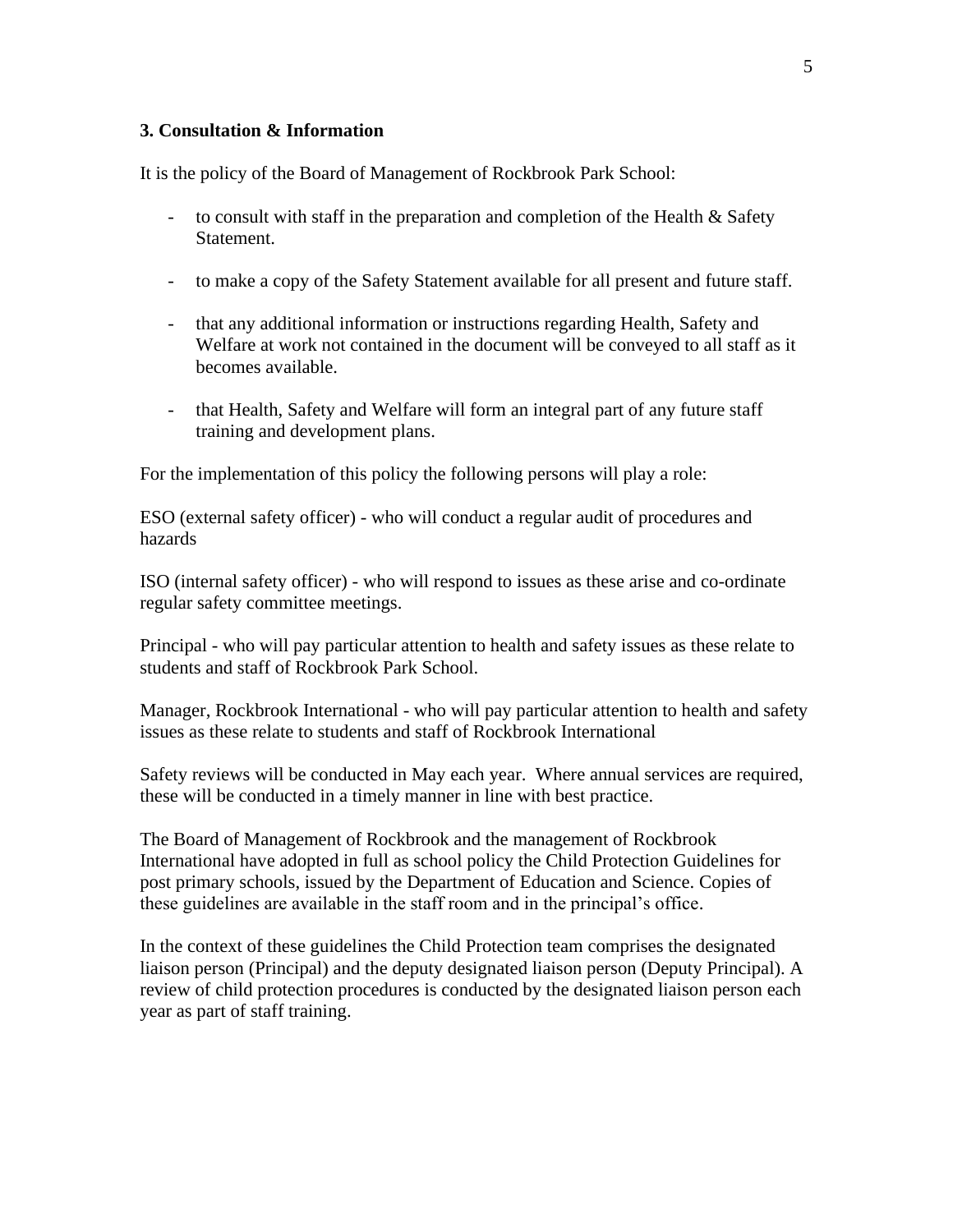#### **4. General Safety Rules**

To meet the objective of developing a Safety Culture at the Rockbrook Park School all must acquire the safety habit. Don't take chances, learn all the rules, and understand your work thoroughly. Do not work in situations where serious risks to safety exist. Appendix 6 contains the Health & Safety section from the School Journal.

#### Good Housekeeping

Keep work place tidy, use the proper facilities / receptacles for rubbish and waste. Leave the area safe after you, return loose tools and equipment in their correct place, clean up any spillages, etc.

Keep walk-ways, stairs, corridors and passages between desks clear.

#### Falls

Watch your step as you go about.

Take particular care of loose mats, steps in, to, and out of rooms, changing floor levels, etc. Watch out for untidy floors and uneven ground, keep your hands out of your pockets. Watch out for slippery (and wet) floors, changes in floor level, obstructions, etc. Always use the hand-rail on stairways.

#### Materials handling

When manually handling loads, ensure that they are within your capability. Don't attempt to lift heavy loads beyond your capacity. Keep a straight back and bend the knees when lifting from a low level. Stack and de-stack materials carefully.

Get help with heavy and awkward loads, or when moving furniture or equipment.

Chemicals and substances (Laboratory Chemicals, Cleaning Agents, Photocopier Chemicals, Toners, cleaners, etc.)

All packages of hazardous chemicals have appropriate hazard symbols. Be sure that you understand them and observe the precautions. An explanation of some commonly used symbols is contained in Appendix 2. Ensure that you know the hazardous properties of all chemicals before you handle them.

Always wear eye protection when handling chemicals.

It is important to remove minute traces of chemicals from hands and skin after handling to avoid skin irritation. Exposed areas must first be rinsed with water before soaping or washing. Always wash hands after handling chemicals and particularly before taking any meals, snacks, drinks, chewing gum, or smoking, etc.

Always wash spillages of chemicals off the body immediately.

Always report if chemicals have been splashed into the eye. If possible, when chemicals have entered the eye, flush the eye out with cold water for at least 15 minutes.

Ingestion of chemicals should be avoided. When concentrated chemicals have been accidentally ingested, seek medical attention.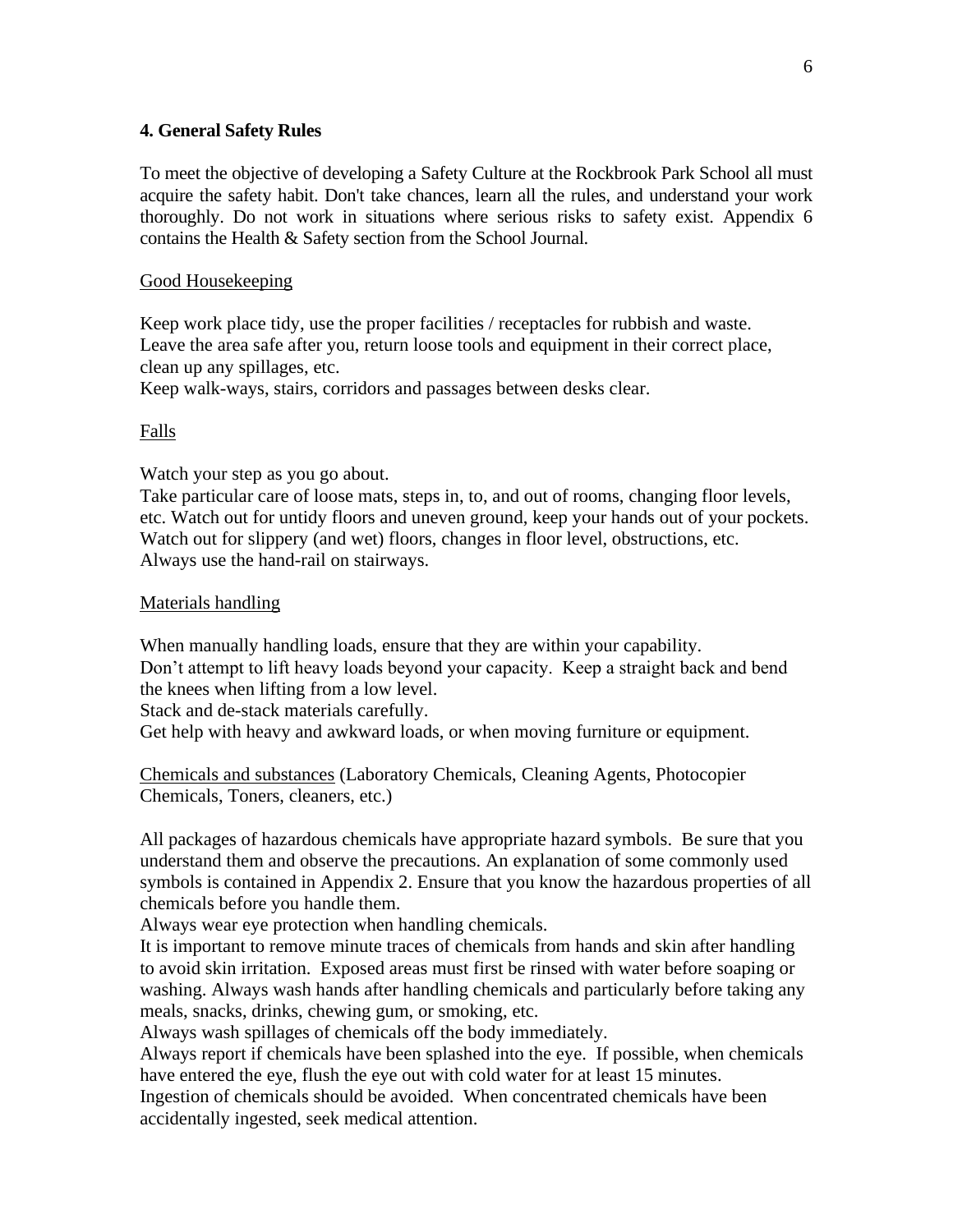#### Tools and Electrical Equipment

Keep hand-tools in good order, with sound handles, Worn tools (e.g. ill fitting spanners, hammers with chipped heads, saws and gardening implements with loose handles) must not be used.

Treat all electrical equipment and cables with due care.

Leave maintenance and repair work of electrical equipment to those specifically trained for it.

Ensure that cables, plugs, connectors, etc., are in sound condition before using them. Portable appliances should be examined regularly.

#### Protective Clothing and Equipment

Always wear safety glasses or goggles and laboratory coat when handling chemicals. Sports protective equipment must be worn in situations where risks of injury arise.

#### First Aid

Report all injuries, however slight, and ensure that they are adequately treated. Injury to eyes (chemicals, flying particles, etc.) always require medical attention.

All injuries and incidents should be recorded.

Know who the trained first aiders are in your workplace and alert them when any injury occurs.

Know where your nearest First Aid box may be found. Never obstruct or block First Aid Stations.

#### Fire Procedures

Know the evacuation procedure for your area.

In the event of a fire alarm leave the premises in accordance with procedures. Never tamper with or misuse fire-fighting equipment.

On discovering a fire situation, raise the alarm. If it is a small local fire attempt to extinguish it with the appropriate means. Take care to follow the instructions with regard to the type of fire the extinguisher may be used on.

Do not attempt to fight a fire which is too large for first aid measures. Leave the area immediately.

Assemble at the assembly point.

Never obstruct or leave obstructed fire exits or the escape routes from any place of work. Ensure that accumulations of papers and debris do not cause fire hazards, nor are allowed to build up on escape routes, particularly on the well of escape stairs.

#### **Notices**

Always place a barrier or the relevant hazard notice, if you create a temporary unsafe situation (i.e. slippery floor, obstructed corridor, temporary trailing cables, working overhead, etc.) or if you come across a hazardous situation. Remove hazard notices immediately they no longer apply.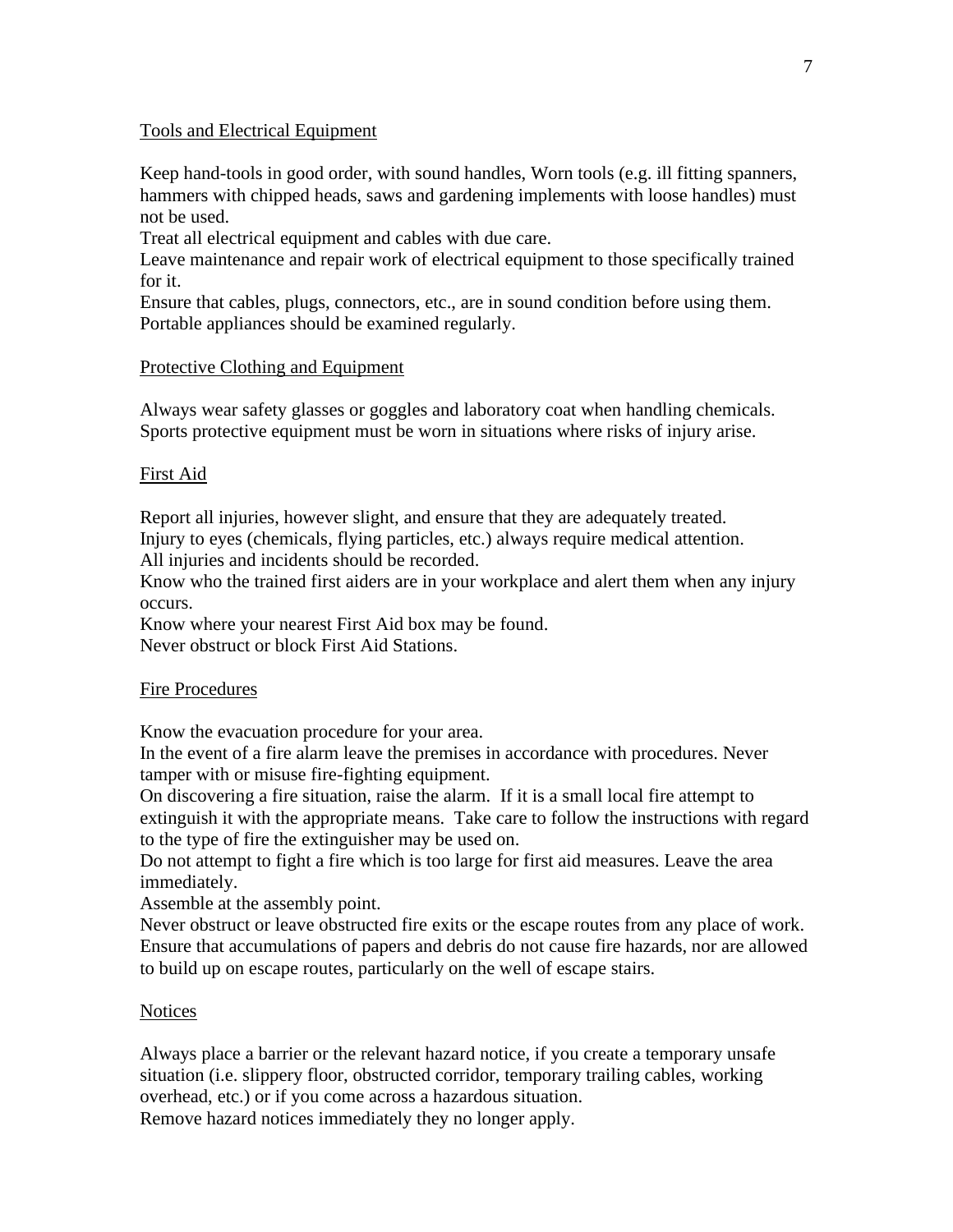Always strictly observe hazard notices (either temporary or permanent) and follow the instructions given or take the relevant precautions.

#### Accident Reports

Report all accidents involving personal injuries, or significant property damage, to your immediate supervisor who is responsible for completing an accident report form. Co-operate with the investigation of accidents you have witnessed. Report all unsafe situations and potentially serious near-miss accidents. See Appendix 4 for Accident Report Form

#### Damaged or Broken Facilities

Report all broken desks and chairs. If convenient, have any broken items removed to a place, which will prevent their inadvertent use.

Report damaged cables, plugs or sockets. Take out of service any electrical equipment with damaged plugs or sockets and label the equipment as unsafe.

Report, and place a notice or otherwise make safe, a broken window.

#### Outings, sports activities and supervision of classes

Classes may not be left unsupervised.

Supervision of students during free periods will be conducted in line with the supervision plan.

Only safe sports activities should be undertaken. Sports supervisors will have appropriate training for any sports activity undertaken.

A list of all involved in a school outing should be left with the school secretary. The trip supervisor should have a list of contact numbers of parents of those involved. Up-to-date medical information should be communicated to trip supervisor.

#### Horseplay

No "playful" activities of any kind, wrestling, throwing about of materials, may be engaged in. Games being played in a dangerous manner or in an unsuitable place will be prevented by the teacher / supervisor.

#### **Offices**

Keep desks and floors tidy. Tie down trailing cables. Locate desk in so far as possible to avoid trailing cables.

#### Staff canteens

Users of the fridges should ensure that food is consumed or removed within the appropriate period. All should co-operate in keeping areas clean and tidy and contribute to good hygiene and food safety practices.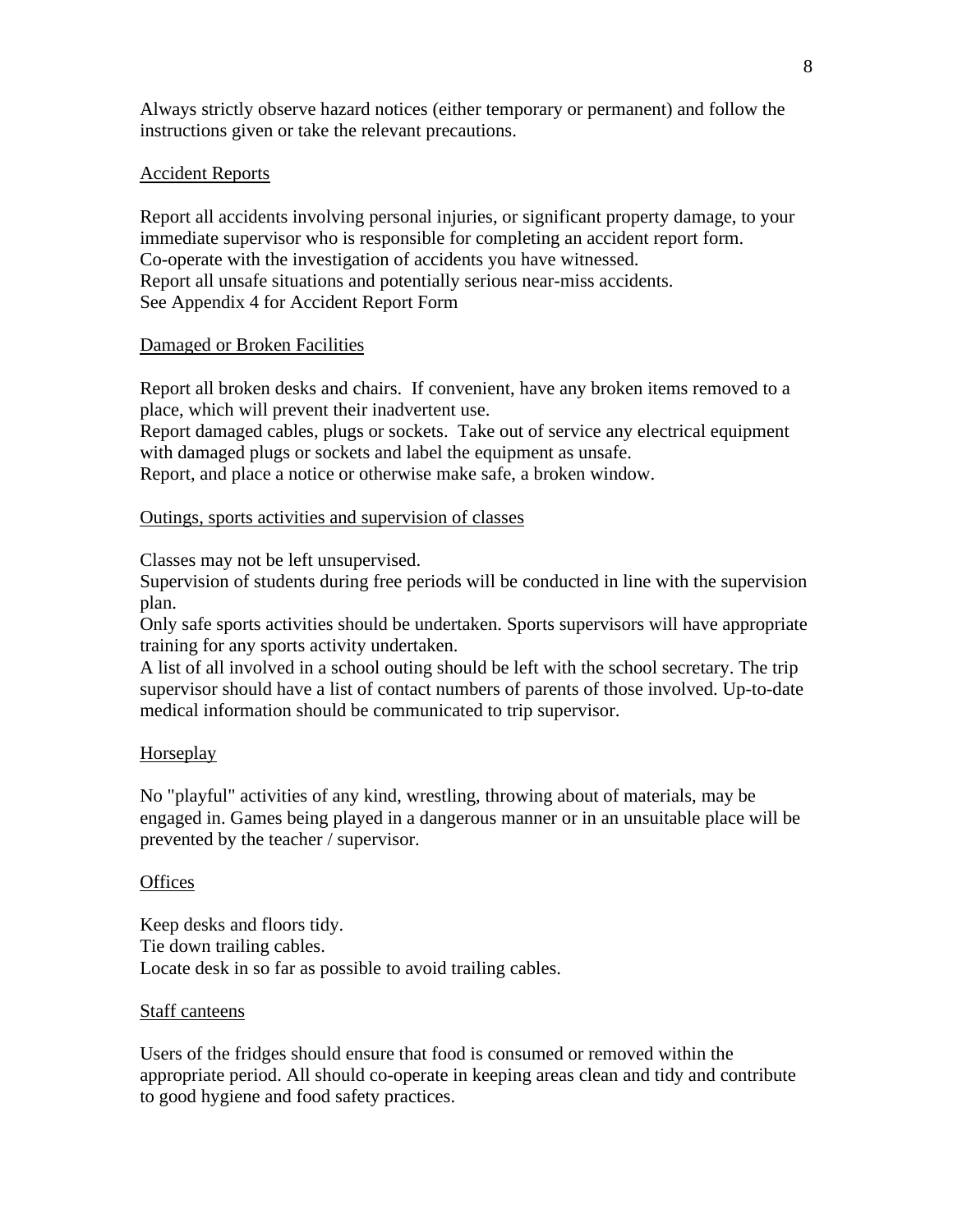#### Use of Visual Display Equipment

Sit correctly at workstation.

Adjust chair to suit yourself; adjust lumber support - incline backwards if you can; Use foot rest if your feet do not rest flat on the floor when the seat height is at its most comfortable position for your eyes;

If continuously at screen, take breaks from this work in each hour. Get up and do other work when possible.

Exercise your hands, wrist and arms; also your neck and eyes periodically.

#### Vehicles

All vehicles within the grounds should be driven at an appropriate speed. Vehicles should only be parked in the designated parking areas.

#### Astro pitches

The following regulations apply for the use of Astro pitches:

No player may wear any molded or screw-in studs on the pitches. Matches finish at the scheduled time. Lights out at 10 pm sharp. All users are required to have their own public liability insurance. Please supply the school with a copy of this insurance at the beginning of the season. Players should report any incidents to the supervisor in charge.

#### Padel court

The following regulations apply for the use of Astro pitches:

No player may wear any molded or screw-in studs on the pitches. Matches finish at the scheduled time. Lights out at 10 pm sharp.

#### Opening and closing

For students, the school will normally open at 8.10 am and close at 4.30 pm. Students should not be on the grounds before school opening. Students on the premises after closing time should be under supervision of a member of staff.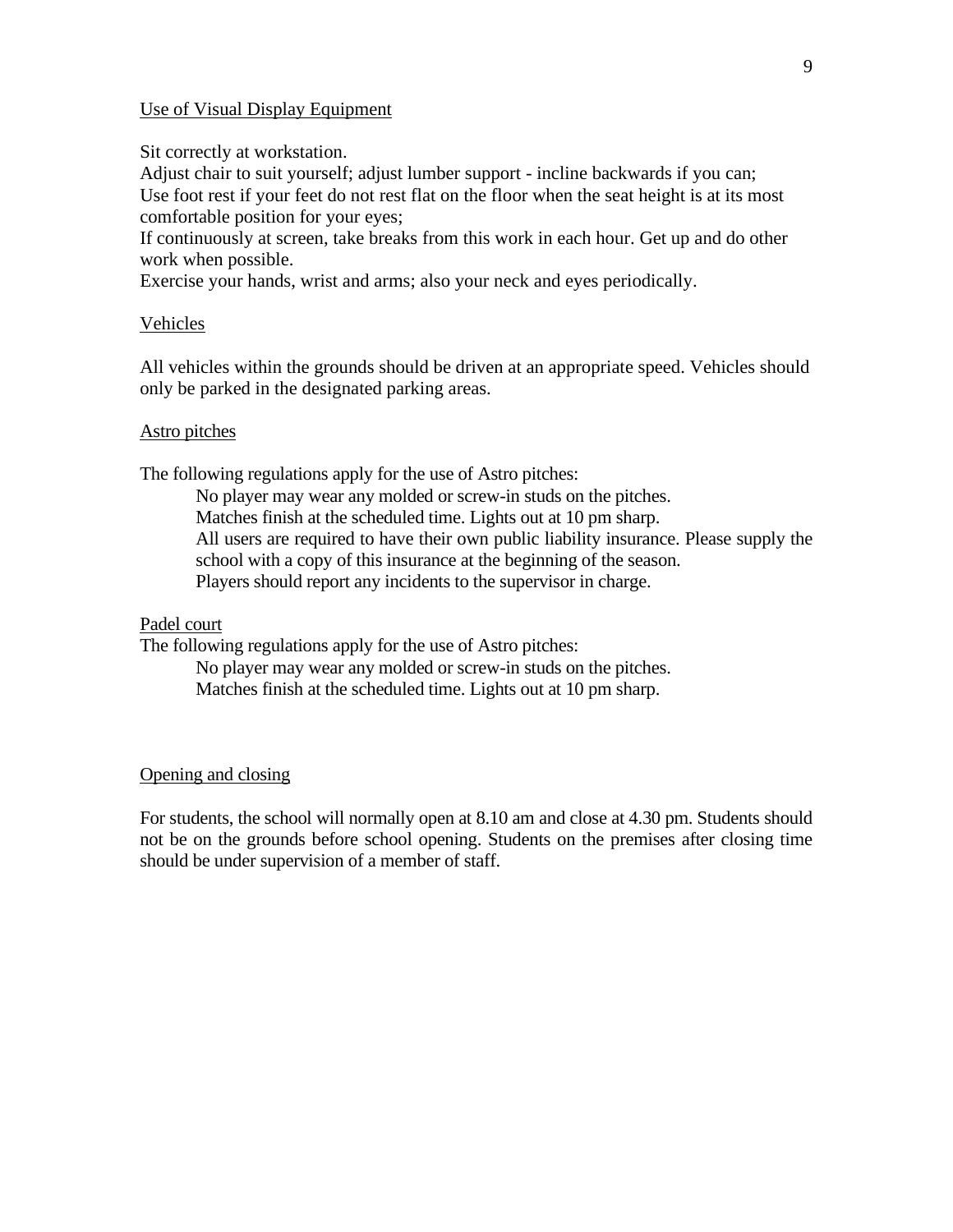#### **5. Hazards**.

Hazards that can be rectified or minimized will be dealt with as a matter of urgency. The Board in consultation with the employees will review and make recommendations on the elimination of hazards. Time will be given at the first staff meeting of the year to this element of the H&S policy.

#### **Constant Hazards**

#### **Machinery, Kitchen Equipment and Electrical Appliances**

It is the policy of the Board that:

Machinery, kitchen equipment and electrical appliances are used only by competent persons. Such appliances and equipment will be subject to regular maintenance checks.

Knives and other kitchen implements should be locked away in the kitchen. Similarly such implements should not be accessible across the counter in the kitchen.

#### **Chemicals**

It is the policy of the Board that all chemicals, detergents etc. be stored in clearly identifiable containers bearing instructions and precautions for their use and kept in a locked area, and protection provided for use when handling them. There are locked cleaning store areas in all buildings covered by this policy.

#### **Drugs and Medications**

It is the policy of the board that no medications, drugs, etc. be kept on the premises, except medications for emergency use which are provided by parents/guardians of some students.

#### **Highly Polished or Wet Floors**

It is the policy of the Board that floors will not be polished or made slippery during school hours unless absolutely necessary. To this end warning signs regarding wet floors will be used.

#### **Employee and student safety**

When an employee feels at risk or threatened by a particular person on School property, this must be drawn to the Board's attention. The Board will undertake to ensure that in such circumstances all appropriate measures will be taken to protect students and employees. The school's bullying policy will be implemented as required.

#### **Other Hazards that may arise**

Lower windows in Pavilion will generally be closed.

Under-stair storage of PE equipment and furniture will be avoided.

The lift should be locked unless it is being used with permission, key available from the secretary.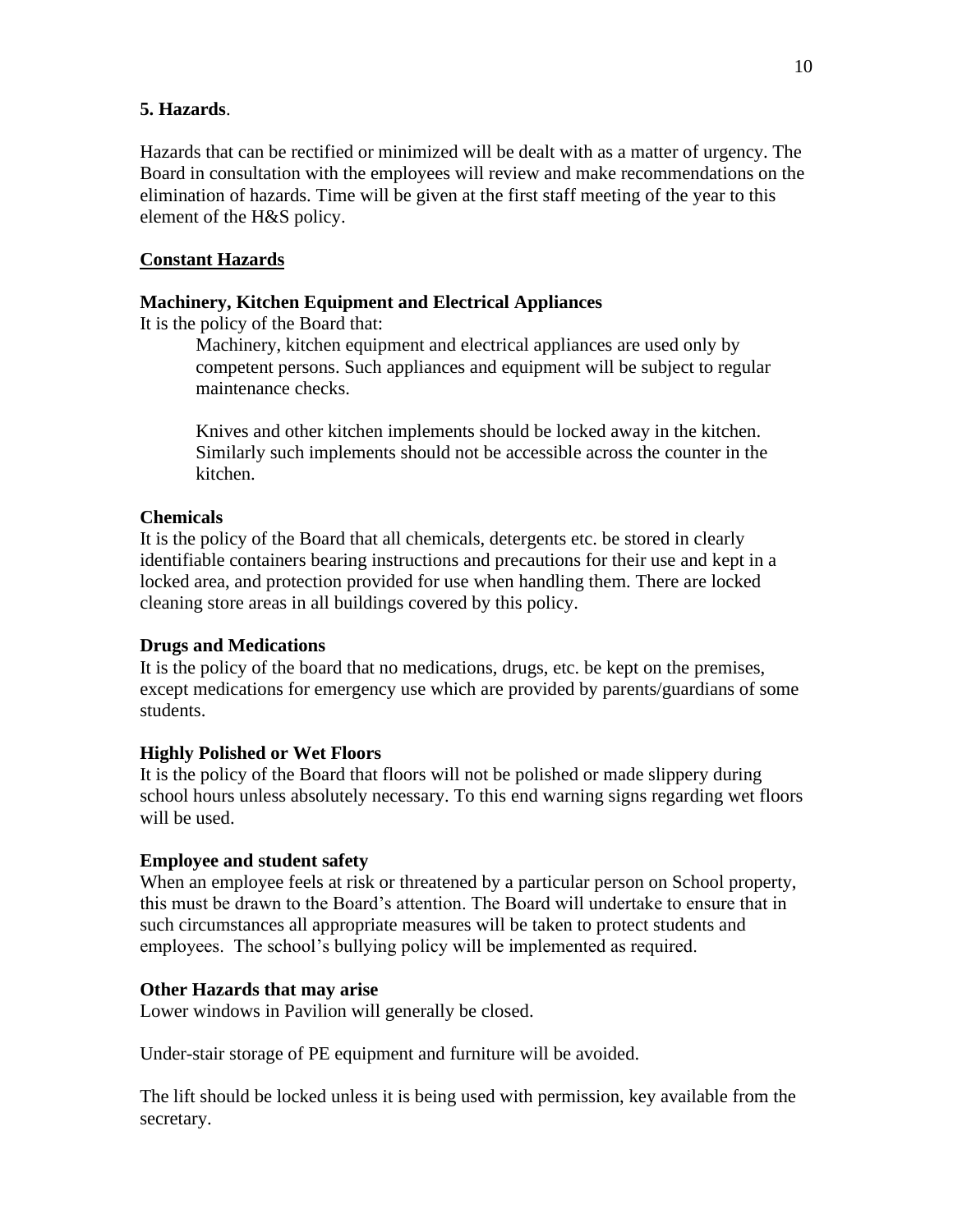Sports pavilion to be opened and locked by teacher in charge before and after use.

#### **Fire**

It is the policy of the Board of Rockbrook Park School that:

- There is an adequate supply of fire extinguishers of different types.
- All fire equipment is identified and serviced annually.
- Fire alarms are clearly marked
- Signs will be clearly visible to ensure visitors are aware of exit doors.
- The assembly area for all the buildings is the lawn area between the classroom building and astro pitches.
- There are three separate alarm areas. One is for the main school building and the sports pavilion. The second is for the classroom building. The third is for the Georgian building. When any one of the alarms goes off each staff member in that area should clear the students in his/her charge from these buildings.
- Re new school building: The Deputy Principal is responsible for making sure that the upstairs areas are cleared. Teachers on site are responsible for making sure that all the downstairs areas are cleared.
- Re Georgian & classroom building: The Rockbrook International manager is responsible for ensuring that the Georgian building is cleared. Any teacher in the classroom block is required to help ensure the area is completely cleared following on an alarm.
- Re sports pavilion: the teacher in charge (generally the sports master) should clear this building.
- Exit routes are clearly marked
	- No bottled gas is stored in the main education buildings.
- The named person responsible for fire drills and evacuation procedures is the Deputy Principal.
- Interference by students with fire alarms or extinguishers is a serious disciplinary offence.
- Designated fire engine areas and hydrant locations will always be kept free of cars.

#### **Procedure when advised of a fire**

A teacher in charge of a class should evacuate students immediately to the assembly point.

Do not permit students to delay to collect personal belongings etc. Ensure that the evacuation is orderly and by the nearest emergency exit.

At the assembly point each class group is to gather together around their Year Head or his delegate until a roll is called by the Year Head, and the presence or absence of all students at school that day has been ascertained.

The school Principal and Manager of Rockbrook International will check that all staff have been accounted for. If any person is unaccounted for, the Principal will arrange for a search outside the fire zone.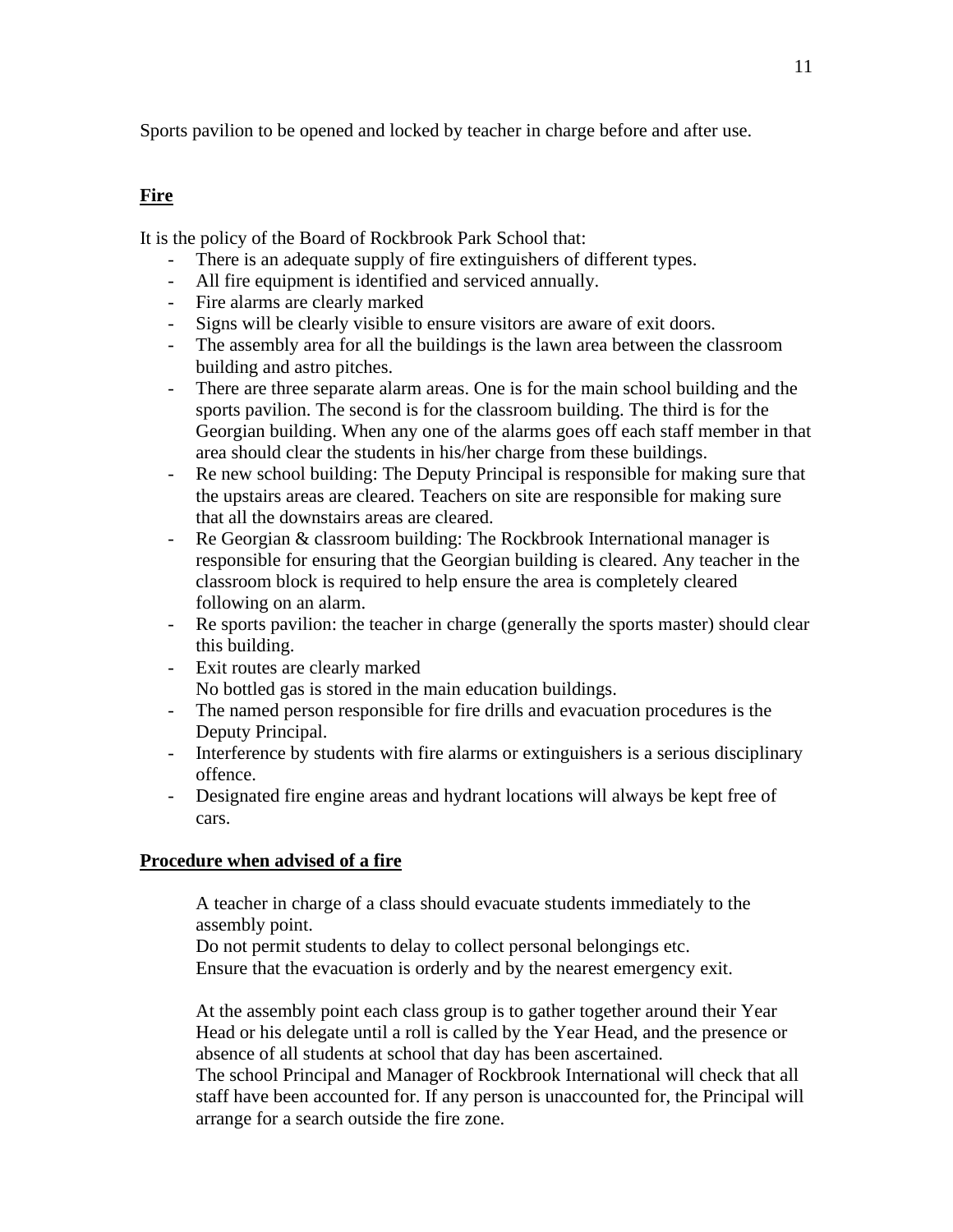The text of fire evacuation notices is included in the appendix 6 and 7.

#### **Identified Hazards**

A hazard is a situation which has the potential to cause an injury or a health effect. These are listed on the schedule that follows - under the various types of hazard categories. The risk level assigned to each hazard identified is derived from consideration of the likelihood of injury from the hazard and the severity of the consequent injury.

L indicates risks which either give rise to a minor injury or the likelihood of its occurrence is low;

M indicates a moderate risk due to either increased potential severity of the injury or to a likelihood of more frequent occurrence;

H indicates that a high risk (severe injury), is associated with that hazard and the likelihood of its occurrence is not so low as to be ignored.

The control measures are those measures which are in place to reduce the risk arising from the potential hazards. The resources are the materials, equipment and devices provided. The measures or tasks are the ongoing activities to ensure the continued provision of the resources required or the control necessary.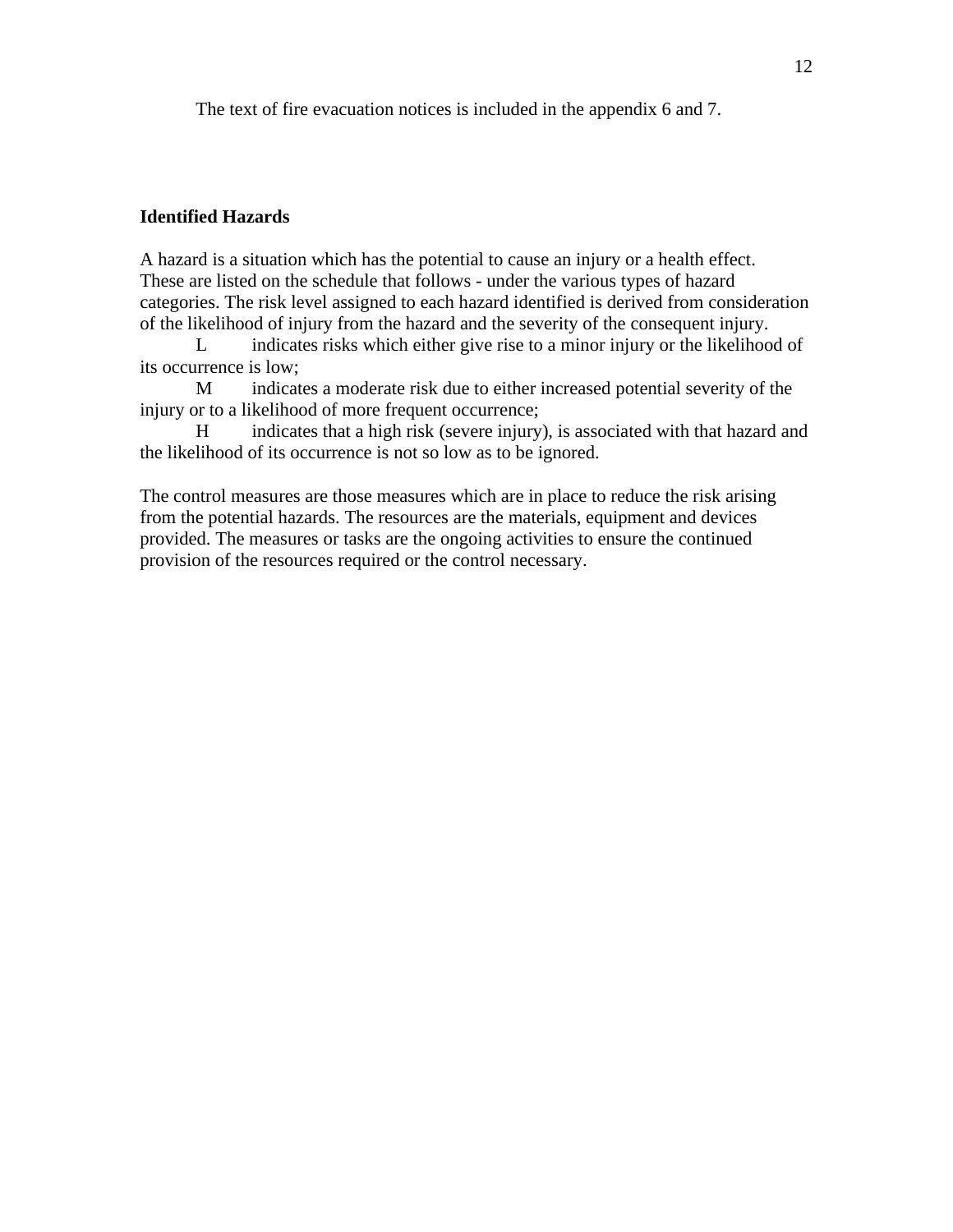| <b>Hazard</b>         | Risk  |                         |                  | Other           |          |
|-----------------------|-------|-------------------------|------------------|-----------------|----------|
| Category/             | Level |                         |                  | <b>Measures</b> | Assigned |
| <b>Identification</b> | HML   | <b>Control Measures</b> | <b>Resources</b> | <b>Tasks</b>    | to       |

#### **Physical Facilities**

| <b>Stairs and Balustrades</b> | L | <b>Stair Treads sound</b><br>Rails, etc. secure                                                                   |                                                                      | Inspect termly,<br>repair<br>immediately if<br>damaged.                                                              | External<br>safety officer          |
|-------------------------------|---|-------------------------------------------------------------------------------------------------------------------|----------------------------------------------------------------------|----------------------------------------------------------------------------------------------------------------------|-------------------------------------|
| <b>Doors</b>                  | L | When sprung: close<br>slowly                                                                                      |                                                                      | Springs adjusted<br>as necessary                                                                                     | <b>ESO</b>                          |
| <b>Windows</b>                | L | Maintained in good<br>condition, proper opening<br>devices.                                                       |                                                                      | When broken.<br>glass removed<br>from sash or<br>boarded up.                                                         | <b>ESO</b>                          |
| Flooring                      | L | Kept free of breaks, etc.,<br>coverings tied down.<br>Non slip where possible                                     | Non slip<br>polish, etc.                                             |                                                                                                                      | <b>ESO</b>                          |
| Fire escapes                  | L | Kept clear and well sign-<br>posted                                                                               | Approved<br>signs                                                    | Unlocked, where<br>necessary, when<br>buildings are<br>occupied, or key<br>available in<br>adjacent break-<br>glass. | All                                 |
| <b>Halls and Corridors</b>    | L | Kept clear of obstructions<br>and well lit                                                                        |                                                                      |                                                                                                                      | A11                                 |
| Art Room                      | L | Kept locked when not<br>supervised. Store locked.                                                                 | Cupboards<br>for materials                                           |                                                                                                                      | Art Teacher                         |
| Laboratories                  | L | Kept locked when not<br>supervised. Number of<br>students limited to 24 at<br>any time. Chemical store<br>locked. | <b>Fire Blanket</b><br>and<br>Extinguisher<br>(CO <sub>2</sub> type) |                                                                                                                      | Senior<br>Science<br>Teacher        |
| Class rooms                   | L | well lighted                                                                                                      |                                                                      | Defective lamps<br>and starters<br>replaced as<br>required.                                                          | <b>ESO</b>                          |
| <b>Boiler Rooms</b>           | L | Locked - accessible only<br>to responsible persons                                                                | Extinguisher<br>(CO2)                                                | Boiler inspected<br>and serviced<br>annually                                                                         | <b>ISO</b>                          |
| Kitchen                       | L | Open only when under<br>supervision of kitchen<br>supervisor                                                      | Fire blanket<br>&<br>extinguisher<br>(CO2)                           |                                                                                                                      | <b>ISO</b>                          |
| <b>Computer Trolley</b>       | L | Kept locked when not<br>supervised                                                                                |                                                                      |                                                                                                                      | Senior<br>Computer<br>Teacher       |
| Oratory                       | L | Candles not left lighting<br>when unattended                                                                      |                                                                      | Lighted candles<br>kept away from<br>drapes, etc.                                                                    | Principal                           |
| Sports Store (Pavilion)       | L | Lit well                                                                                                          | Suitable<br>Racking                                                  |                                                                                                                      | <b>Sports</b><br>Teacher            |
| Tool Shed & Store<br>Rooms    | L | Kept locked. Regularly<br>tidied                                                                                  |                                                                      | Redundant<br>materials<br>regularly<br>disposed of.                                                                  | ESO & ISO                           |
| Toilets                       | L | Kept clean. Floor non slip.<br>Well lit.                                                                          | Disinfectant<br>Toilet paper                                         |                                                                                                                      | <b>ESO</b>                          |
| Cleaning presses              | L | Kept Locked and Tidy                                                                                              |                                                                      |                                                                                                                      | Janitor                             |
| <b>Staff Kitchen</b>          | L | Accessible only to<br>authorised persons                                                                          | Fire blanket                                                         |                                                                                                                      | All staff                           |
| Offices/General/<br>staffroom | L | Kept locked when<br>unattended                                                                                    |                                                                      | Accumulations<br>of waste paper,<br>etc., removed<br>regularly                                                       | School<br>secretary<br>& RI manager |
| Comms room                    | L | Authorised access only                                                                                            |                                                                      |                                                                                                                      | Principal                           |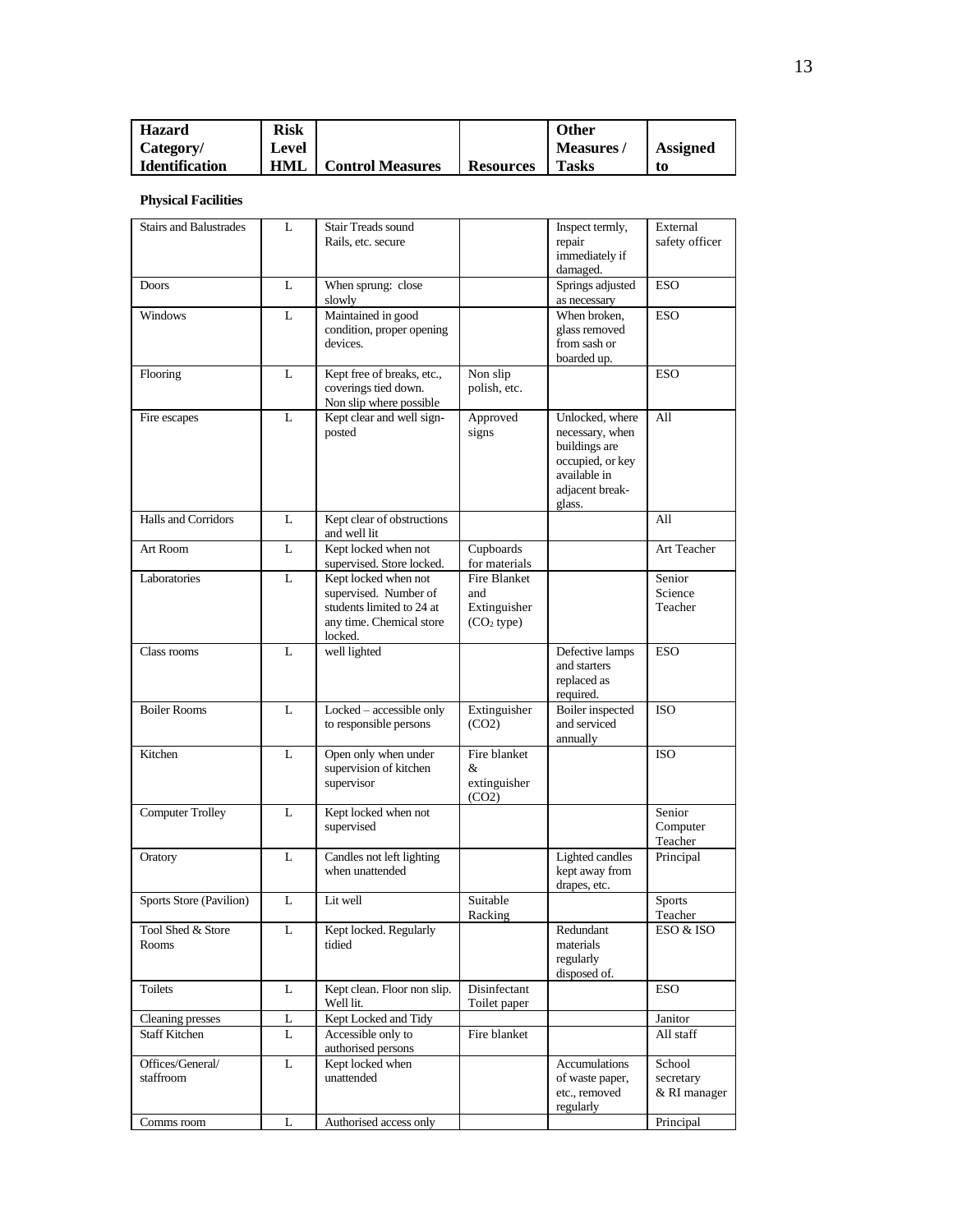| <b>Hazard</b><br>Category/                | <b>Risk</b><br>Level |                                                                                                     |                                                                    | <b>Other</b><br>Measures /                                                     | <b>Assigned</b>          |
|-------------------------------------------|----------------------|-----------------------------------------------------------------------------------------------------|--------------------------------------------------------------------|--------------------------------------------------------------------------------|--------------------------|
| <b>Identification</b>                     | <b>HML</b>           | <b>Control Measures</b>                                                                             | <b>Resources</b>                                                   | <b>Tasks</b>                                                                   | to                       |
| <b>Granite Steps</b><br>Georgian building | L                    | Keep clean                                                                                          | Store of salt                                                      | Salted when<br>frosty                                                          | <b>ISO</b>               |
| Ramps                                     | L                    | Highlighted                                                                                         |                                                                    | Highlighting<br>restored as<br>required.                                       | <b>ESO</b>               |
| Footpaths                                 | L                    | Maintained even and<br>without potholes                                                             |                                                                    |                                                                                | <b>ESO</b>               |
| Uneven open ground<br>(in bounds)         | L                    | Staff and students warned<br>of hazards which might<br>not be readily perceived                     |                                                                    | School Rules.<br>Regular verbal<br>reminders.                                  | Principal                |
| Approach Avenue<br>within Gate            | L                    | Kept free of debris                                                                                 | Speed limit<br>15 kph<br>(sign)                                    | Potholes filled as<br>they arise. Kept<br>clean of leaves<br>and other debris. | <b>ISO</b>               |
| Open Ground (out of<br>bounds)            | M                    | Staff and others notify a<br>person in authority before<br>entering                                 | <b>School Rules</b>                                                | Staff or 6 <sup>th</sup> year<br>students<br>normally access<br>this area      | Principal                |
| Precipitous slopes to<br>river            | H                    | Not entered except with<br>permission of<br>management and with<br>another person in<br>attendance. | Warning<br>Notice.<br><b>School Rules</b>                          | Verbal assembly<br>reminders re out<br>of bounds                               | Principal                |
| <b>Bridge Rail</b>                        | M                    | Maintained secured and<br>taut                                                                      |                                                                    | Inspected once a<br>month                                                      | <b>ESO</b>               |
| Fences and Walls                          | L                    | Maintained in good<br>condition.<br>Climbing prohibited.                                            | <b>School Rules</b>                                                |                                                                                | Principal<br>& ESO       |
| <b>Sports Fields</b>                      | L                    | Kept clean, holes, etc.,<br>filled.                                                                 | <b>School Rules</b>                                                | Inspected before<br>each use.                                                  | <b>Sports</b><br>Teacher |
| Padel Court                               | L                    | Kept clean and free of<br>leaves and other debris                                                   |                                                                    |                                                                                | <b>Sports</b><br>Teacher |
| River                                     |                      | Out of bounds to all<br>except under carefully<br>controlled conditions                             | <b>School Rules</b>                                                | Verbal reminder<br>at least once a<br>term.                                    | Principal                |
| Pools / Sluices                           |                      | Out of bounds to all<br>except under carefully<br>controlled conditions.                            | Sluice gate<br>always open<br>unless<br>supervised for<br>an event | Verbal reminder<br>at least once a<br>term.                                    | Principal                |
| Old Mill Ruins /<br>Wilderness            |                      | Out of bounds to all<br>except under carefully<br>controlled conditions                             |                                                                    | Verbal reminder<br>at least once a<br>term                                     | Principal                |

#### **Equipment**

| Photocopiers (5)                                 | Kept maintained, kept<br>clear of waste paper, in a<br>well ventilated area.                | $CO2$ fire<br>extinguisher | Regular<br>maintenance<br>contract                                        | School<br>secretary<br>&RI<br>secretary |
|--------------------------------------------------|---------------------------------------------------------------------------------------------|----------------------------|---------------------------------------------------------------------------|-----------------------------------------|
| <b>Electrical Heaters</b>                        | No radiant heaters used.<br>Kept clear of combustible<br>materials.<br>Not used for drying. |                            | Cables and<br>plugs inspected<br>regularly and<br>replaced if<br>damaged. | ISO & RI<br>manager                     |
| <b>Word Processors</b>                           | If used for long periods,<br>requirements of S.I. No.<br>44 of 1993 met.                    |                            |                                                                           | RI manager                              |
| Vacuum Cleaners &<br>other cleaning<br>equipment | Kept in safe condition<br>Kept in locked storerooms<br>when not in use                      |                            | Inspect cables<br>$&$ plugs<br>regularly. If<br>damaged,<br>replace       | ESO                                     |
| <b>Overhead Projectors</b>                       | Kept in safe condition                                                                      |                            | Cables and                                                                | Principal                               |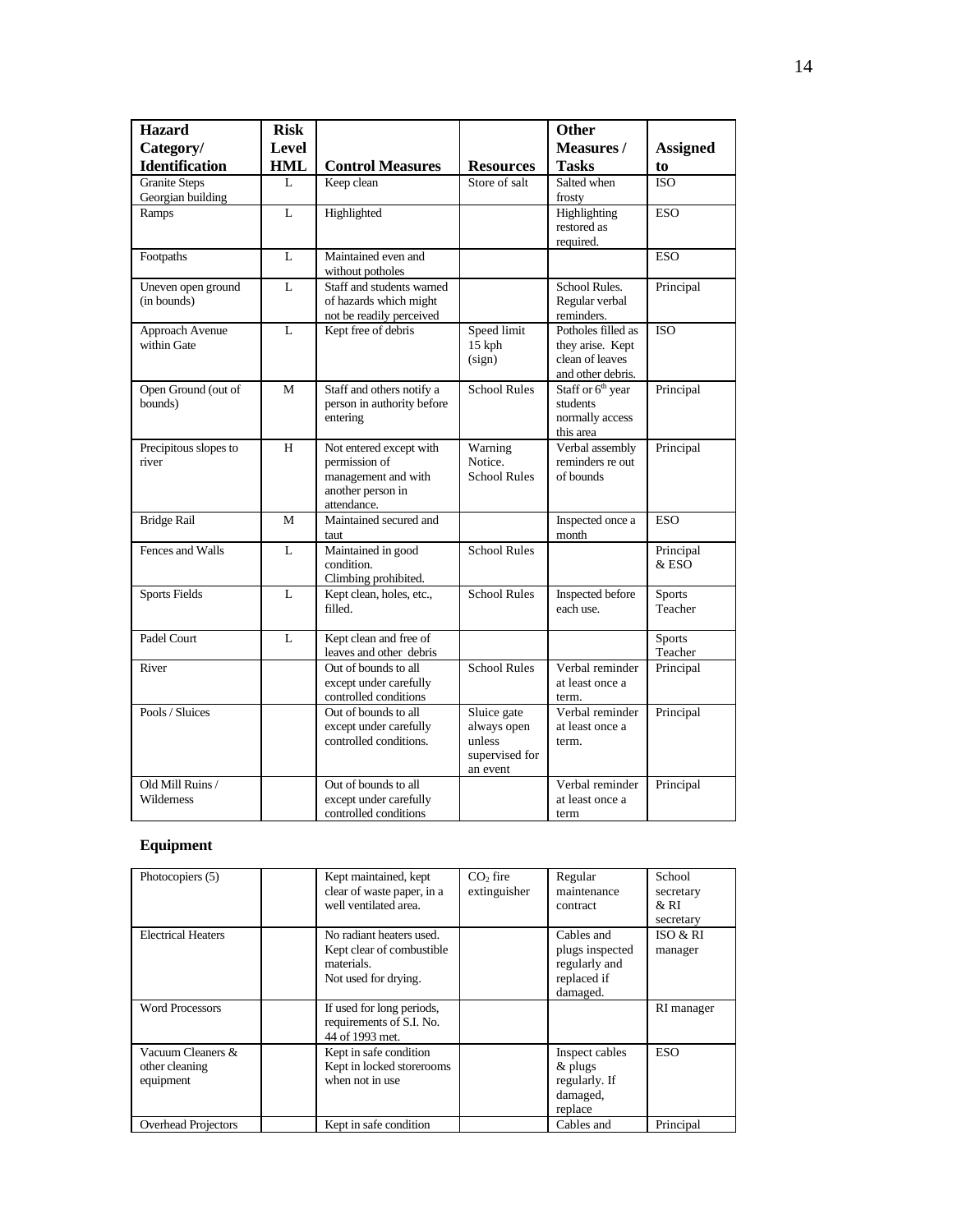| & data projectors                            |                                                                                                                                               |                              | plugs inspected<br>regularly and<br>replaced if<br>damaged.                       |                                       |
|----------------------------------------------|-----------------------------------------------------------------------------------------------------------------------------------------------|------------------------------|-----------------------------------------------------------------------------------|---------------------------------------|
| Fire Extinguishers                           | Extinguishers located<br>correctly for the risk.<br>Secured at fixed definite<br>locations<br>Covered in public places<br>to reduce tampering | Fire Point<br><b>Notices</b> | Regularly<br>serviced b y<br>competent<br>contractor.<br>Staff trained to<br>use. | <b>ESO</b>                            |
| Garden Implements                            | Locked away when not in<br>use                                                                                                                |                              |                                                                                   | <b>ISO</b>                            |
| <b>School Buses</b><br>(Contracted)          | Hired from reputable<br>licenced contractors                                                                                                  |                              | Licence and<br>Insurance<br>Certificates<br>inspected<br>annually                 | Principal                             |
| School Buses (own)                           | Driven by licensed and<br>competent drivers.<br>Kept maintained.<br>Bus accident procedure<br>Park in designated areas                        |                              | Regularly<br>serviced                                                             | Principal                             |
| <b>Filing Cabinets</b>                       | On stable surface secured<br>so that they will not topple<br>over when top drawers are<br>full and open*                                      |                              | (*If not of type<br>which permits<br>only one drawer<br>at a time to<br>open)     | Principal                             |
| <b>School Desks</b>                          | Kept in sound condition.<br>Removed when damaged.                                                                                             |                              | Inspected<br>annually                                                             | <b>ESO</b>                            |
| Chairs                                       | Kept in sound condition.<br>Removed when damaged.                                                                                             |                              | Inspected<br>annually                                                             | <b>ESO</b>                            |
| Presses (Cupboards)                          | Not overloaded.<br>Doors well hinged.                                                                                                         |                              | Inspected<br>annually                                                             | <b>ESO</b>                            |
| <b>Shelves</b>                               | Not used for storage of:<br>heavy objects above<br>÷.<br>waist height;<br>glass bottles, greater<br>than jam jars, above<br>eye level.        |                              |                                                                                   | User                                  |
| Guillotines                                  | Used only by competent<br>persons.<br>Kept in secretary's offices<br>only                                                                     |                              |                                                                                   | School<br>secretary and<br>RI manager |
| Telephones and PABX                          | Located near point of use<br>(no trailing cables)                                                                                             |                              | Regularly<br>maintained by<br>supplier or<br>specialised<br>contractor.           | Principal                             |
| Electricity                                  |                                                                                                                                               |                              |                                                                                   |                                       |
| Main Switchboards                            | All except main switch<br>kept locked.<br>Only competent persons<br>permitted to interfere with<br>it.                                        |                              | Location of<br>main switches<br>(each building)<br>known to Staff.                | Principal<br>& DP                     |
| Switches                                     | Replaced, if defective or<br>insulation damaged.                                                                                              |                              |                                                                                   | Principal                             |
| Fittings                                     | Installed only by<br>competent electrician                                                                                                    |                              |                                                                                   | Principal                             |
| Sockets                                      | Sealed off, if damaged                                                                                                                        |                              |                                                                                   | Principal                             |
| <b>Exposed cables</b>                        | Tied down so as not to be<br>loose or trailing                                                                                                |                              |                                                                                   | Principal                             |
| Main switches                                | Clearly indicated                                                                                                                             |                              | See above under<br>main switch<br>board                                           |                                       |
| <b>Teaching Activities</b>                   |                                                                                                                                               |                              |                                                                                   |                                       |
| <b>Stress</b>                                | Regular breaks                                                                                                                                |                              | Staff counselled<br>to recognise<br>warning signs.                                | Principal                             |
| Bullying (of staff by<br>staff, or students) | Be aware of the Schools<br>Anti-bullying Policy.                                                                                              | Anti-bullying<br>Policy      |                                                                                   | All Staff                             |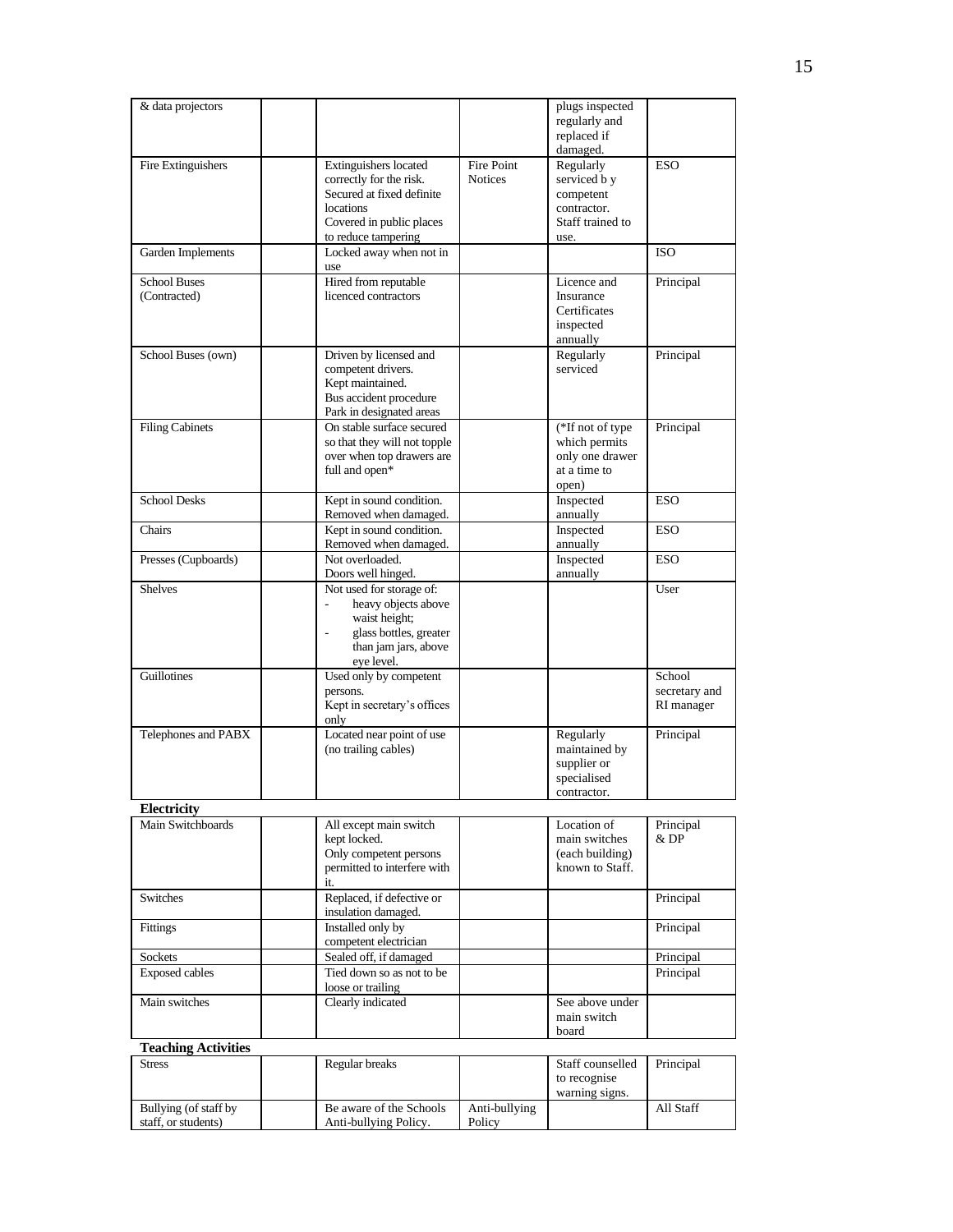|                            | Examine your own                                       |                            |                            |                    |
|----------------------------|--------------------------------------------------------|----------------------------|----------------------------|--------------------|
|                            | behaviour towards                                      |                            |                            |                    |
|                            | others and if necessary,                               |                            |                            |                    |
|                            | control your behaviour                                 |                            |                            |                    |
| <b>Clerical Activities</b> |                                                        |                            |                            |                    |
| Chair                      | Adjustable seat height and<br>back                     |                            |                            | <b>ESO</b>         |
| Lighting                   | Adequate at locations                                  |                            |                            | ESO                |
| <b>Kitchen</b> activities  | HASAF standards and                                    |                            |                            | Principal          |
|                            | training required                                      |                            |                            |                    |
| Extraction                 | Weekly clean of filters                                |                            |                            | Kitchen            |
|                            | Annual cleaning of<br>ductwork                         |                            |                            |                    |
| <b>Sporting Activities</b> | Windows in sports                                      |                            |                            | Senior sports      |
|                            | pavilion closed when                                   |                            |                            | teacher            |
|                            | rooms are in use                                       |                            |                            |                    |
|                            | Pavilion locked if not in<br>use                       |                            |                            |                    |
|                            | Sports equipment stored                                |                            |                            |                    |
|                            | in designated areas only                               |                            |                            |                    |
| Physical Strain            | Sports activity carried out                            |                            |                            | Senior Sports      |
|                            | under trained supervision                              |                            |                            | Teacher            |
| Sports Injuries            | only<br>Adequate First Aid Kit                         | <b>First Aid Box</b>       | <b>First Aid Boxes</b>     | Senior Sports      |
|                            | and backup facilities                                  | (Portable).                | regularly                  | Teacher &          |
|                            | maintained.                                            | <b>Backup First</b>        | inspected and              | school             |
|                            | Procedure for alerting                                 | Aid Box with               | replenished.               | secretary and      |
|                            | medical assistance written<br>up (ref Accident Policy) | equipment as<br>scheduled. |                            | RI Manager         |
| Laboratories               |                                                        |                            |                            |                    |
| Fume cupboard              | Used by competent                                      |                            |                            | Senior             |
|                            | persons only                                           |                            |                            | Science            |
|                            |                                                        |                            |                            | teacher            |
| Chemicals                  | Used only under                                        | Eyewash                    | <b>Spillages</b>           | Senior             |
|                            | supervision.<br>Meaning of hazard                      | station.<br>Hazard         | cleaned up<br>immediately. | Science<br>Teacher |
|                            | symbols explained.                                     | symbol                     | Work benches               |                    |
|                            | Eye protection worn when                               | explanation                | washed after               |                    |
|                            | manipulating corrosives                                | Poster.                    | each class.                |                    |
| Solvents                   | and irritants.<br>Inventory in Lab.                    | Fire Blanket.              |                            | Senior             |
|                            | Kept small.                                            |                            |                            | Science            |
|                            | Used only in well                                      |                            |                            | Teacher            |
|                            | ventilated areas.                                      |                            |                            |                    |
| Glassware                  | Handled with care.<br>Broken glass disposed of         |                            |                            | Senior<br>Science  |
|                            | immediately in sharps bin.                             |                            |                            | Teacher            |
| Gas                        | Turned off at main valve                               |                            |                            | Senior             |
|                            | after each class                                       |                            |                            | Science            |
|                            |                                                        |                            |                            | Teacher            |
| Techniques                 | Safety techniques known<br>and practiced.              |                            |                            | Senior<br>Science  |
|                            | No mouth pipetting.                                    |                            |                            | Teacher            |
| <b>Staff Rooms</b>         |                                                        |                            |                            |                    |
| Fridge                     | Cleared out fully once a                               |                            |                            | <b>ISO</b>         |
|                            | month                                                  |                            |                            |                    |
| Dishwater                  | Operating procedures<br>available and followed         |                            |                            | <b>ESO</b>         |
| Crockery                   | Handled with care.                                     |                            |                            | <b>ISO</b>         |
|                            | Broken or cracked items                                |                            |                            |                    |
|                            | removed from use and                                   |                            |                            |                    |
|                            | disposed of.                                           |                            |                            |                    |

#### **Out-of-School**

| <b>Hours</b>              |                                       |                                                                |           |
|---------------------------|---------------------------------------|----------------------------------------------------------------|-----------|
| <b>Student Activities</b> | Competent supervision at<br>all times | Supervisor fully<br>conversant with<br>emergency<br>procedures | Principal |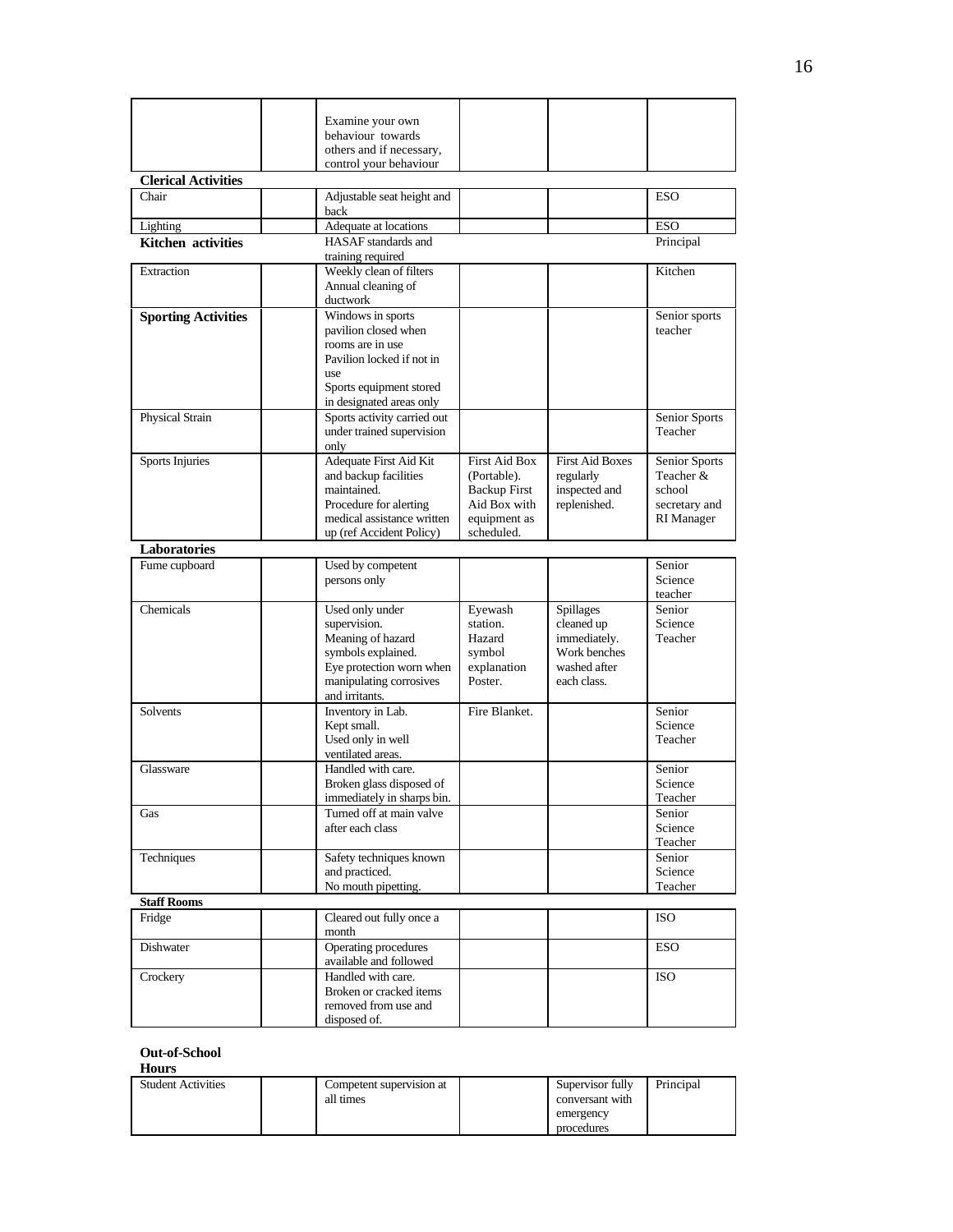| <b>Parent Activities</b> | Person responsible<br>identified and appraised<br>of all emergency<br>arrangements. | Instruction<br>sheet giving<br>locations of<br>First Aid and<br>other Safety<br>related<br>features. |                                                   | Principal  |
|--------------------------|-------------------------------------------------------------------------------------|------------------------------------------------------------------------------------------------------|---------------------------------------------------|------------|
| <b>RI</b> activities     | Competent supervision                                                               |                                                                                                      | Supervisor<br>aware of<br>emergency<br>procedures | RI manager |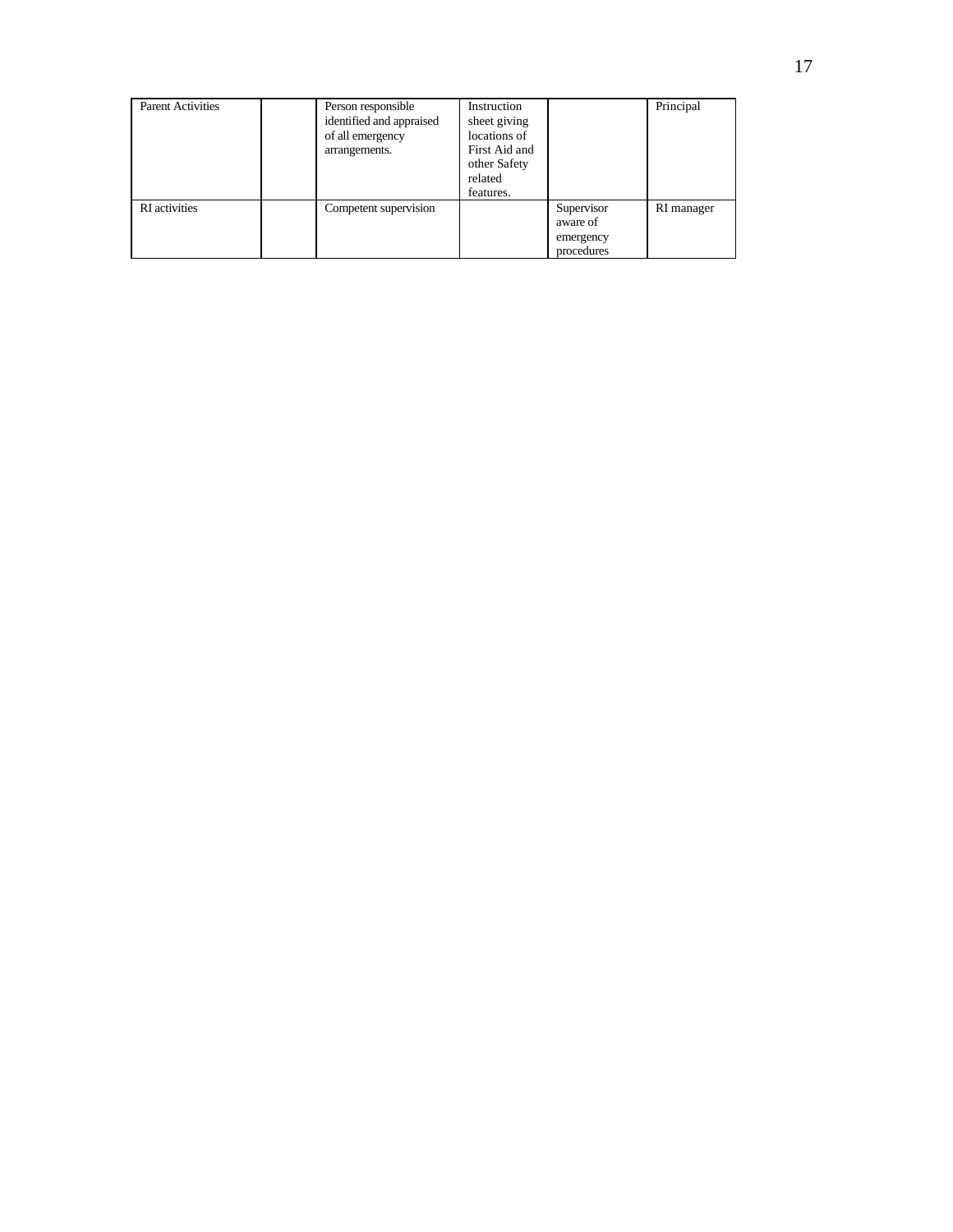| <b>Out of School</b><br><b>Premises</b>                                                                    |             |                                                                                                                                                                                                                          |                                                    |                                                                                                                                                                             |                                              |
|------------------------------------------------------------------------------------------------------------|-------------|--------------------------------------------------------------------------------------------------------------------------------------------------------------------------------------------------------------------------|----------------------------------------------------|-----------------------------------------------------------------------------------------------------------------------------------------------------------------------------|----------------------------------------------|
| <b>School Activities</b>                                                                                   |             | Safety aspects studied in<br>advance and appropriate<br>plans made.                                                                                                                                                      |                                                    | A general check<br>list should be<br>completed and<br>signed as<br>assurance that<br>safety aspects<br>have been<br>studied and the<br>appropriate<br>arrangements<br>made. | Principal                                    |
| <b>Administrative Tasks</b>                                                                                | L           | Staff trained in use of<br>equipment.<br>Adequate lighting and<br>space.<br>Suitable seating and table<br>/ desk space for activities<br>undertaken. Adequate<br>storage space.<br>No smoking permitted in<br>the school | <b>Spares</b>                                      | Damaged<br>furniture<br>removed and<br>repaired.<br>Equipment<br>manuals retained<br>in accessible<br>location.                                                             | Immediate<br>Supervisor                      |
| Word Processing /<br>work at display screens<br>(see VDU below)<br>(Continuous use one<br>hour or longer.) | L           | Easy to read software<br>provided.<br>Breaks taken from<br>concentrated keyboard<br>work (10 minutes in every<br>hour).<br>Operator's chairs.<br>Adjustable monitor and<br>keyboard.                                     |                                                    | Eye test before<br>commencing<br>work on VDU<br>and thereafter as<br>recommended.<br>Work pattern<br>designed which<br>gives change of<br>activity<br>regularly.            | Staff                                        |
| Filing                                                                                                     | L           | All new cabinets of the<br>type with only one<br>drawer openable at a<br>time.<br>Older cabinets provided<br>with warning signs.                                                                                         | Safe design<br>purchased<br>Signs                  | Correct<br>Specification<br>issued with all<br>Purchase<br>Orders.<br>Signs placed on<br>all older<br>cabinets.                                                             | School<br>secretary<br><b>ESO</b>            |
| Shredding (damage to<br>fingers)                                                                           | L           | Safe feed aperture.<br>Loose clothes, etc. kept<br>clear of it.<br>Serviced.                                                                                                                                             | Warning<br>notice re<br>keeping<br>clothes clear.  | Correct<br>specification for<br>purchase                                                                                                                                    | School<br>secretary                          |
| Photocopying<br>Fumes<br>Fire                                                                              | L           | Correctly located.<br>Adequate ventilation.<br>Operating instructions.                                                                                                                                                   | $CO2$ or<br>powder fire<br>extinguishers<br>nearby | Supplier's<br>instructions<br>followed.<br>Location and<br>ventilation.<br>Retained in<br>designed<br>location.                                                             | Operators<br>responsible<br>for<br>equipment |
| Tea making (out side<br>Canteen) Scalds<br>Defective cables $\&$<br>plugs                                  | L<br>L<br>L | Proper tea making<br>equipment<br>Plugs an Cables<br>regularly checked                                                                                                                                                   |                                                    | Check carried<br>out.                                                                                                                                                       | Accommod<br>ation                            |
| <b>Trailing Cables</b>                                                                                     |             | Sufficient power /<br>network points.<br>Stuck down cable<br>covers, where trailing<br>cables are unavoidable.<br>No trailing cables across                                                                              | Cable covers                                       |                                                                                                                                                                             | Person<br>involved                           |

common walkways.

Corridors L Kept clear. ISO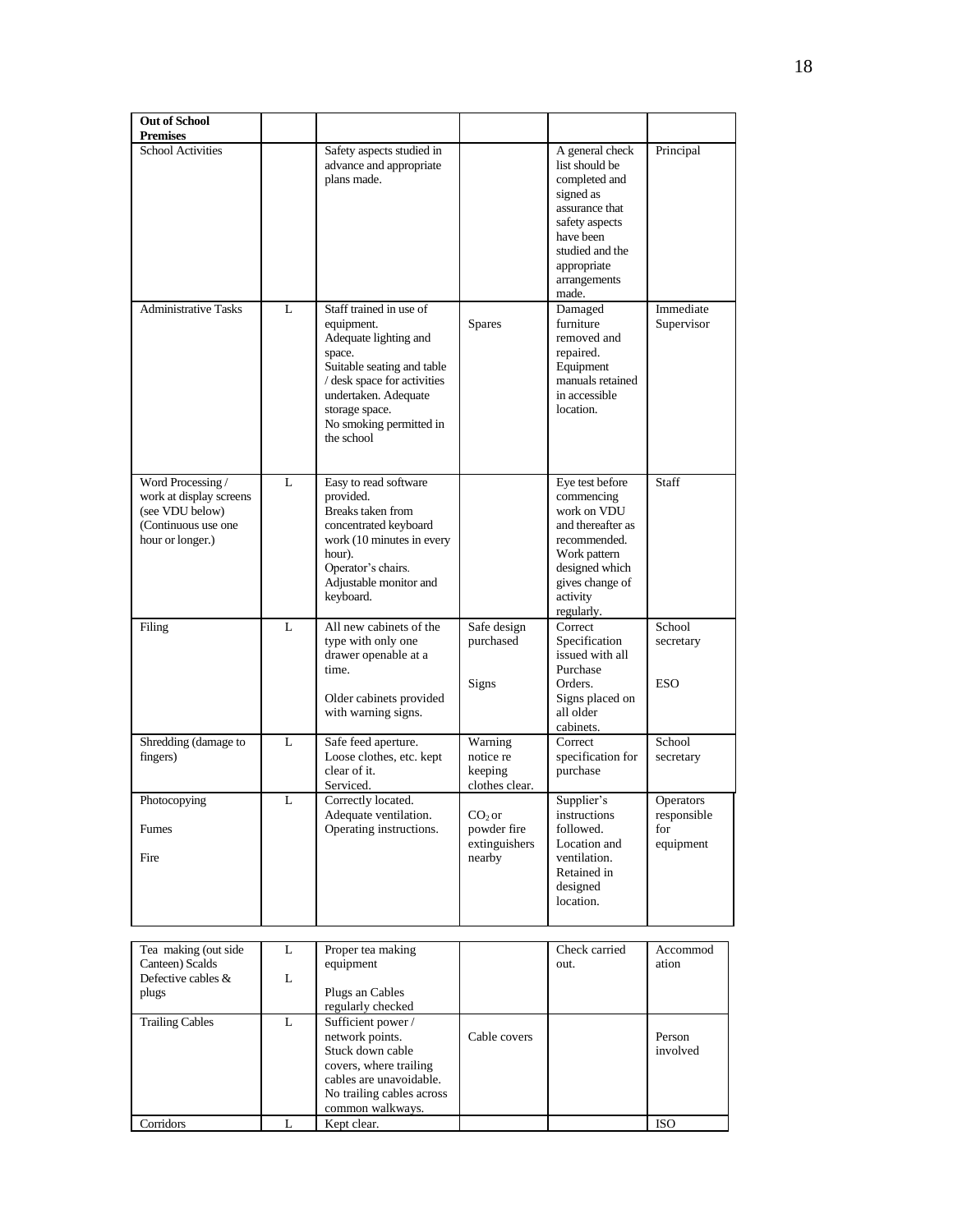| Fire                                                                                                               | L | Smoke alarms                                                                                                                                                                                                                                                                   | Maintenance<br>contract.                                   | Records<br>maintained.                                                                                             | School<br>secretary                |
|--------------------------------------------------------------------------------------------------------------------|---|--------------------------------------------------------------------------------------------------------------------------------------------------------------------------------------------------------------------------------------------------------------------------------|------------------------------------------------------------|--------------------------------------------------------------------------------------------------------------------|------------------------------------|
|                                                                                                                    |   | Fire Extinguishers<br>Fire Hoses<br><b>Evacuation drills</b><br>Fire escape routes signed<br>Sufficient fire exits                                                                                                                                                             | Sufficient<br>signs                                        | Regular drills<br>Signs provided<br>and put in<br>position.<br>Regular testing                                     | School<br>secretary &<br>principal |
| <b>Manual Handling</b>                                                                                             | L | Fire alarm<br>Correct lifting<br>procedures used. Lifting<br>large and awkward<br>packages and furniture<br>avoided.                                                                                                                                                           |                                                            |                                                                                                                    | Staff                              |
| Offices                                                                                                            | L | Floor area kept clear of<br>obstructions                                                                                                                                                                                                                                       |                                                            |                                                                                                                    | Staff                              |
| Lift                                                                                                               | L | Used only with<br>permission - locked                                                                                                                                                                                                                                          |                                                            | Annual<br>maintenance<br>6 monthly<br>inspection                                                                   | School<br>secretary                |
| <b>Toilets</b>                                                                                                     | M | Care taken when floor is<br>wet and slippery                                                                                                                                                                                                                                   |                                                            | Floor dried as<br>soon as possible<br>after wetting.                                                               | Janitor                            |
| Electrical<br>Equipment<br>(general)<br>Photocopiers, printers,<br>guillotines, shredders,<br>binders etc          | L | Plugs and cables checked<br>regularly by competent<br>person.<br>Taken out of use if not<br>satisfactory until repaired.<br>Plugs protected with<br>correct fuse.<br>Manufacture's<br>instructions available.<br>Operated in accordance<br>with manufacturer's<br>instructions |                                                            | Damaged plugs<br>and cables<br>replaced<br>immediately<br>Training<br>provided to all<br>staff using<br>equipment. | <b>ISO</b>                         |
| <b>VDUs</b>                                                                                                        | L | Monitors keyboards, and<br>operator's chair adjusted<br>to suit operator.<br>Screen cleaned regularly.                                                                                                                                                                         | Footrests<br>Operator<br>Chairs.<br>Screen<br>Cleaning kit |                                                                                                                    | Staff                              |
| <b>Filing Cabinets</b>                                                                                             | L | Filled from bottom up.<br>One drawer at a time<br>opened.                                                                                                                                                                                                                      |                                                            | Ensure that they<br>cannot tilt<br>forward                                                                         | All users                          |
| <b>Miscellaneous</b><br>Window opening /<br>closing                                                                | L | Proper opening devices                                                                                                                                                                                                                                                         |                                                            | Provide                                                                                                            |                                    |
| <b>Substance related</b><br>E.g.<br>Toners<br>Developers<br>Masking Agents &<br>Thinners<br>Cleaning Agents, etc.) | L | Information on hazards<br>obtained before use.<br>Significance of hazard<br>symbols understood.<br>Empty / used containers<br>disposed of as<br>appropriate.                                                                                                                   | Material<br>Safety Data<br><b>Sheets</b><br>(MSDS).        | MSDS obtained<br>from suppliers.<br>Precautions<br>noted and<br>advised to staff.                                  | <b>ISO</b><br>Staff                |
| <b>Circulation related</b><br>(Slips, trips, falls)                                                                | L | Trailing cables avoided.<br>Spillages cleaned up<br>immediately. Corridors,<br>passageways, walk ways<br>kept tidy. Fire escapes<br>kept clear.                                                                                                                                | Good lighting,<br>(particularly<br>stairs).                | Broken / torn<br>floor coverings<br>reported /<br>replaced.<br>Adequate<br>storage provided.                       | Staff<br><b>ISO</b>                |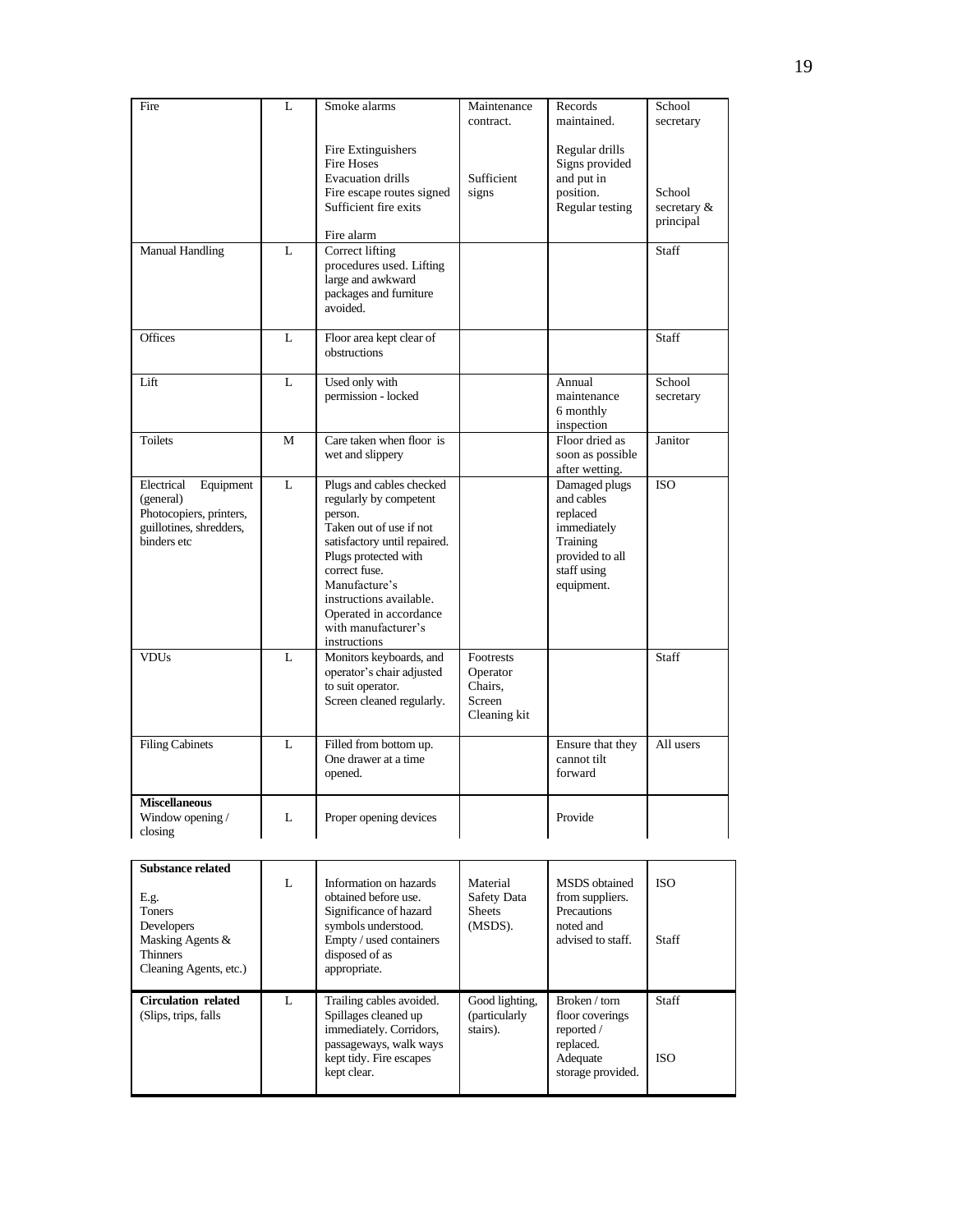#### **6. Accident Policy**

#### **Accidents on the playing fields or in the yard.**

1. Accidents may happen in many different ways. Where a person cannot lift themselves off the ground there should be no attempt to move him. The first step is to alert the school's First Aid officer and the Deputy Principal or Principal. The state of the injury will lead the first aid officer to consult with the principal or deputy principal with regard to the next step. The options usually open in such circumstances are

- (a) minor injury, no treatment needed. It is usually unnecessary to inform parents
- (b) minor injury, treatment on site (e.g. a plaster, or clean the wound, a cup of tea, test for dizziness etc). If it involves a head injury or if symptoms may show later, a parent should be phoned either by the secretary or preferably by the first aid person.
- (c) Injury requiring a doctor or a hospital visitation. If urgent treatment is needed an ambulance is called at the earliest possible opportunity (e.g. heavy bleeding, concussion, unexplained collapse, broken bones) unless it is clear that it would be better to go to the hospital by car (e.g. sprain, smaller fracture and person is mobile). Often it may be better that the child's parent accompany him to the hospital or doctor, in which case an early phone call to the parent is required. In any event there should be no delay in ensuring that the process is set in train, as it may often be difficult to establish contact with parents.
- (d) In the case of a hospital visitation or a visit to the doctor the student should be accompanied by a teacher and perhaps a fellow student, unless the parent has taken over. When the parent arrives in the hospital or surgery, the teacher can hand over to the parent, filling the parent in on the known background to the incident.
- (e) The secretary or the principal should ensure that the parent is contacted at the time of the injury, as the first aid person may not be in a position to do so. Also sometime afterwards (e.g. the next morning) the secretary or principal should ensure the parent is contacted again to see the outcome and to relay any necessary information.
- (f) If the child is out of school for a few days as a result of the injury then the secretary or principal should ensure that there is ongoing parental contact. This reassures the parent of the school's interest, and may also help the school throw some further light on the incident. In some cases it may be appropriate for the secretary, liaising with the form master, to co-ordinate a hospital visit or a getwell card from the student's classmates.
- (g) A note should be made of the incident by the teacher on supervision or by the first-aid person or by the form-master or by all three if appropriate. If there are anyfollow up disciplinary issues arising these should be undertaken at the earliest opportunity.

2. This is a brief outline policy. The key points it makes are: fast action in contacting professional help where needed; ensure school secretary and principal or vice principal are within the loop, and either of the latter in the decision-making process, liaise with parents in an ongoing way; document the event.

2. Where an accident happens off-site the teacher in charge must make all the necessary decisions in line with the guidelines given above.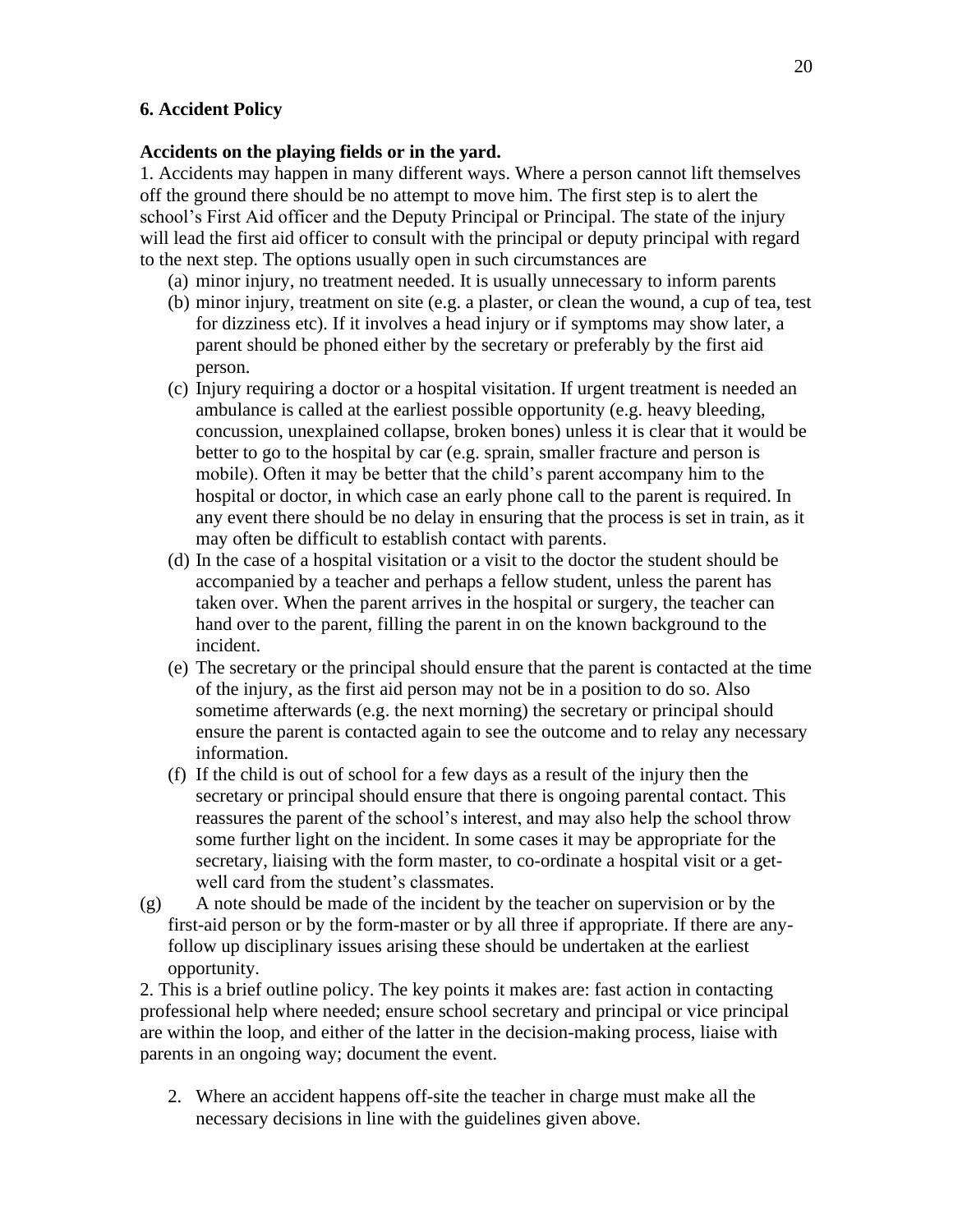#### **First Aid arrangements**

Appendix 3 lists the locations of First Aid Boxes and AED.

The first aid officers of the school and RI are listed in Appendix 1.

The First Aid boxes are checked each term by the school/RI and restocked, as necessary. The sports master is responsible for retaining stocks of first aid supplies in the school; RI restock their own supplies. A list of the recommended contents is provided in Appendix 10.

#### **Accidents involving staff**

In the event of any member of staff requiring medical attention, contact the school secretary who will contact the Doctor, or Ambulance Service, as required. After office hours call the Emergency Services on 112 or 999.

All accidents and incidents must be reported to your immediate supervisor. Minor accidents should be written up by the relevant teacher (i.e. teacher on supervision, or teacher witness) on an accident report form as soon as possible. The accident policy below gives full details on relevant procedures.

#### *Please note the following points*

In the event of a possible serious injury, the injured person should not be moved. Where a person cannot lift themselves off the ground there should be no attempt to move him.

In the event of any substance entering the eye, the eye is held open and irrigated with cold running water for at least 15 minutes. Hold eye open and pour water in such a way that ensures that no contaminant is washed into the other eye. Seek medical attention immediately afterwards.

In the event of scalds and burns, run cold water over the affected area for at least 10 minutes. Severe scalds and burns should be brought to medical attention as soon as convenient.

#### **When an emergency occurs**

The basic requirements in an emergency are not to panic, organise yourself, assess the situation, and decide what takes priority.

Use any appropriate means of raising the alarm, such as sending someone (including a responsible student or passer-by) to the nearest phone, to contact the emergency services (112 or 999). Telephone numbers of people who may need to be contacted in an emergency are displayed.

In the event of any serious injury, including all injuries to the eye, medical advice must be obtained from a doctor or at the nearest hospital.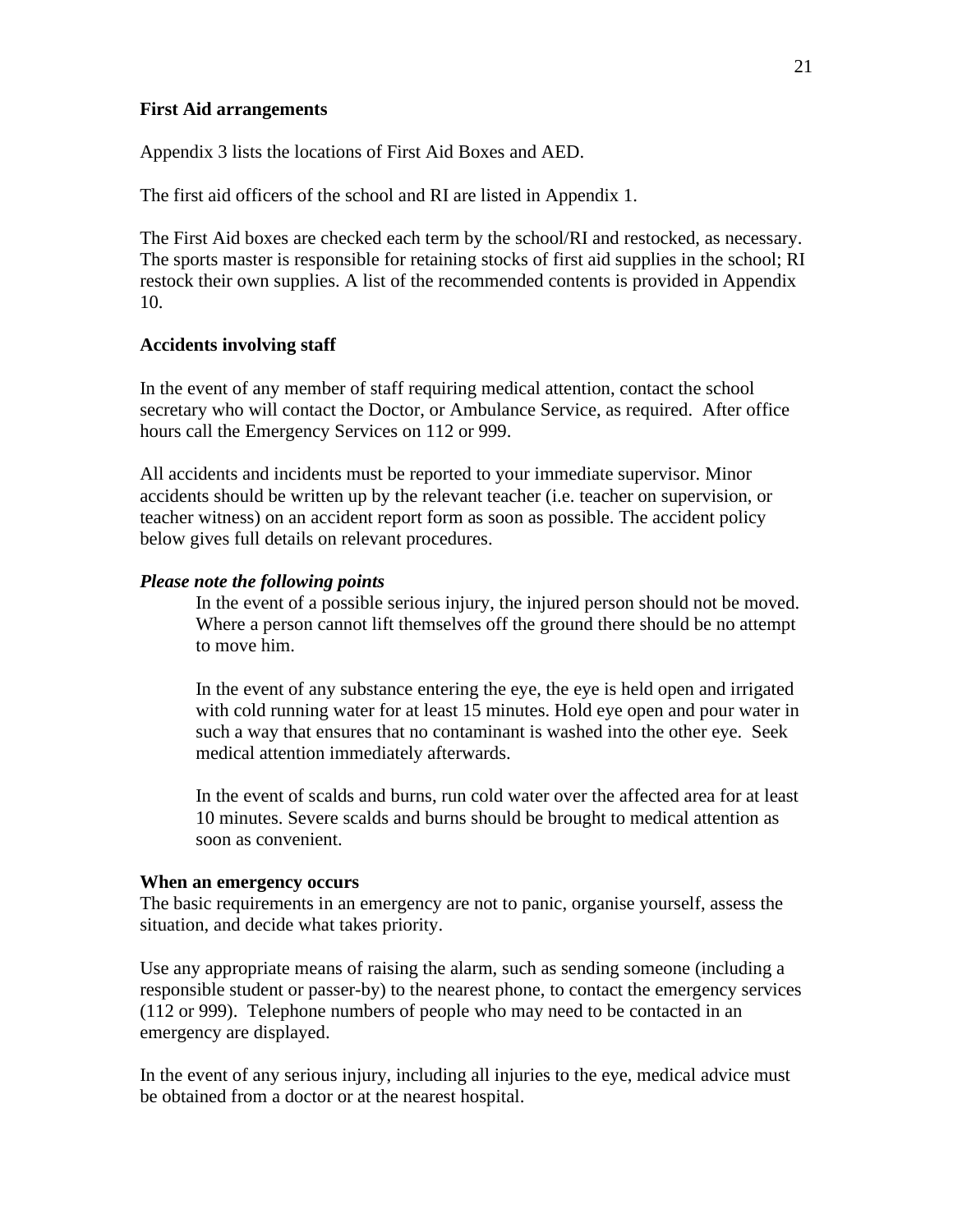Details of the Evacuation Procedures are posted Notice Boards.

#### **Accident / Incident Reports**

This procedure is to ensure that all unsafe incidents are identified with a view to finding ways to eliminate their causes. Reports are the responsibility of all staff. All accidents without exception are to be notified either to the school principal or the Manager of Rockbrook International, depending on who is involved.

All accidents/incidents are to be recorded (see Appendix 4). The record may be completed in stages after the accident. Question the person to whom the accident occurred as soon as medical treatment has been given. Question witnesses immediately after gathering details. Explain that the purpose of questioning is to determine what happened, not to apportion blame

For all injuries (from cuts and bruises to events requiring hospitalization) the record should contain:

Name of person injured First Aid treatment and time of treatment Time, date, location of accident How it happened

The staff member involved should complete this for a student (or have it completed). The staff member in charge should complete it for any others injured. The record should be filed immediately with the school/RI secretary.

The first section of the accident record form should be completed soon after the accident/ incident by the staff member concerned. In carrying out the questioning and the subsequent investigation it is important to be and to be seen to be unbiased. The Safety Officer, if other than the above mentioned, is normally responsible for further investigating all accidents.

Information on what must be reported to the Health & Safety Authority in contained in Appendix 5.

The transitory evidence should be gathered first, note weather conditions etc. If relevant, note the positions of accident-related objects. Take measurements and make a sketch of scene if necessary. Take names and addresses of witnesses who cannot be interviewed at the time. Then gather any materials that may be required for laboratory testing etc. All materials and equipment should be clearly labeled.

Witness to the actual accident or the events leading up to the accident should be questioned when the immediate work is done. The person to whom the accident happened should be questioned as soon as medical treatment had been given. It should be clear to all that the purpose of the questioning is not to apportion blame but to get to the root cause so as to avoid similar incidents in future.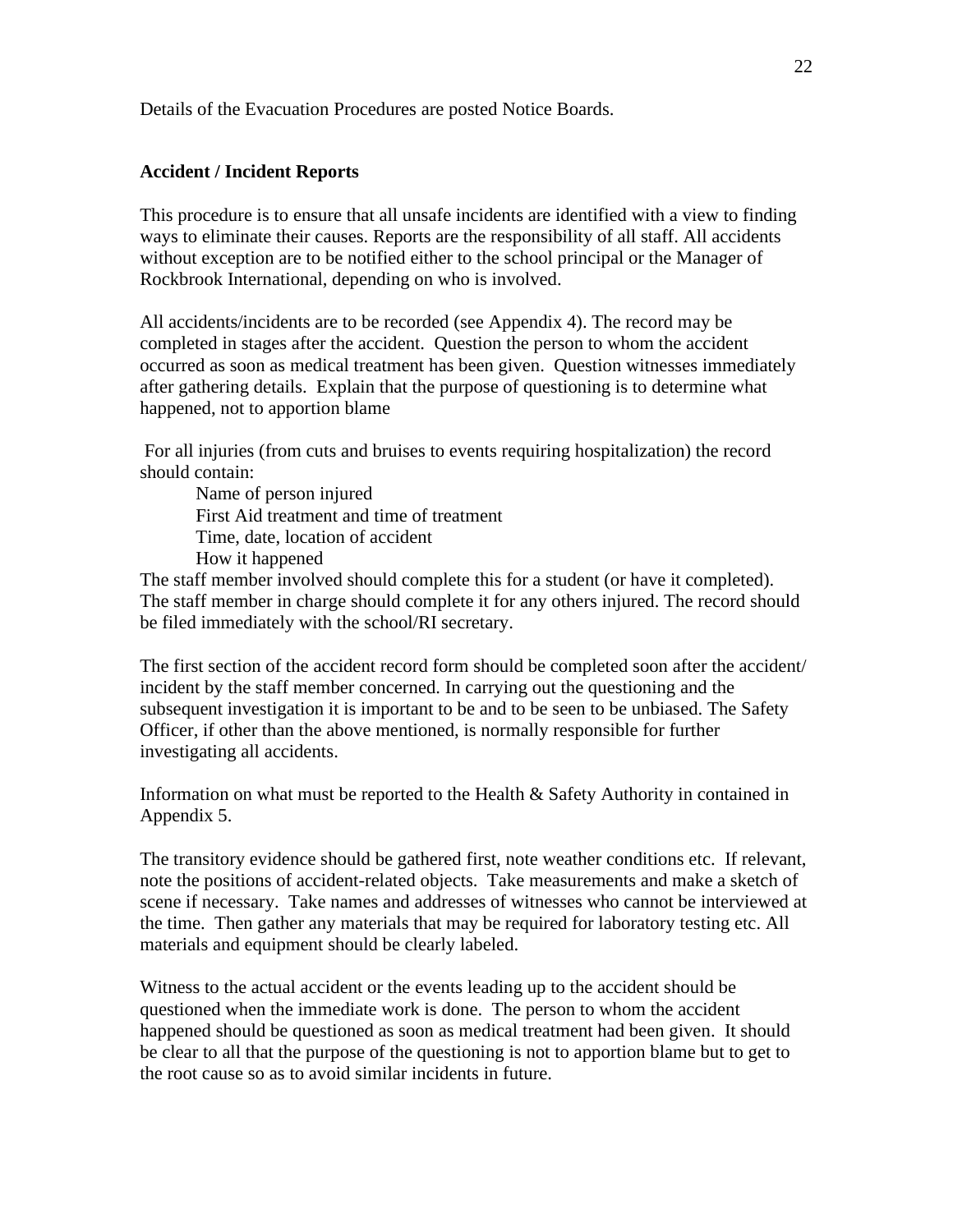The relevant parts of the accident report form are filled out with the appropriate details and witness statements. The investigation check-list (Appendix 11) itemizes details which should be borne in mind.

The investigator will then analyse the facts looking for corroboration and substantiation of details and statements. Written managerial documents and the investigation check list are consulted.

When satisfied that there are no gaps in the knowledge to be checked or rechecked the conclusion section of the report is concisely and clearly written.

The recommendations should be itemized and specific so that specific follow-up action can be implemented.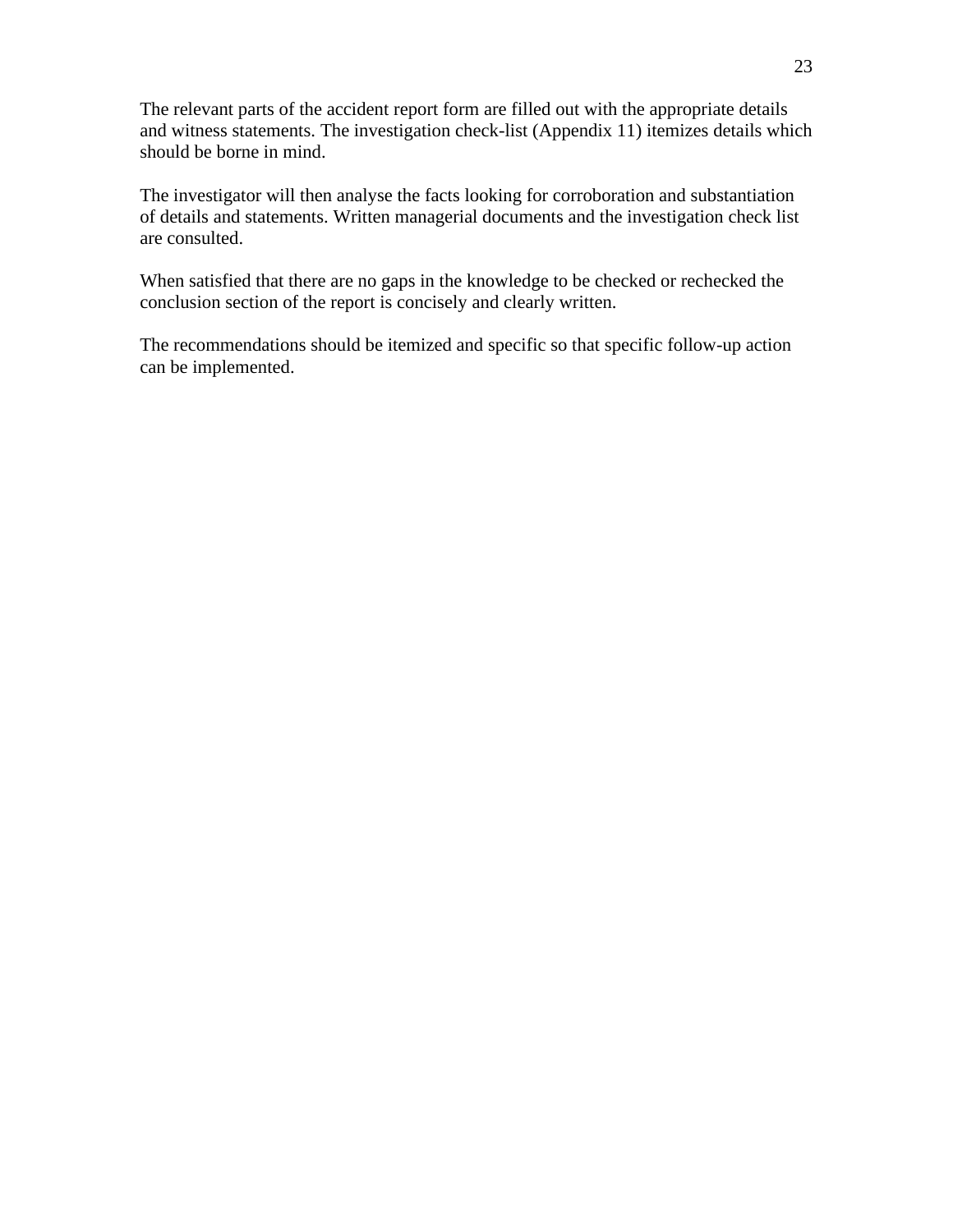### **PERSONNEL**

| Principal                                                        | Jude Mulligan                                                                                                                                                                               |
|------------------------------------------------------------------|---------------------------------------------------------------------------------------------------------------------------------------------------------------------------------------------|
| <b>Deputy Principal (DP)</b>                                     | Paul Whinnery                                                                                                                                                                               |
| <b>Year Heads</b>                                                | <b>First Year: Myles Cassidy</b><br>Second Year: Paul Fagan<br>Third Year: Niamh O'Reilly<br><b>Transition Year: Codie Preston</b><br>Fifth Year: David Boland<br>Sixth Year: Andrew Larkin |
| <b>Board of Management</b>                                       |                                                                                                                                                                                             |
| <b>Chairperson</b><br><b>Secretary</b><br><b>Safety Officers</b> | Máirtín Ó Droma<br>Jude Mulligan<br>Jackie Brennan, Sharon Kavanagh Banks, Denis<br>Minihane, William O'Brien, Donal Murray,<br>Jennifer Kehoe, Colm Walsh                                  |
| Internal (ISO)<br><b>External (ESO)</b>                          | David Nolan<br>As assigned by the Board of Management                                                                                                                                       |
| <b>Sports Teacher</b>                                            | <b>Mark Cummins</b>                                                                                                                                                                         |
| First Aid Officer (School):                                      | <b>Mark Cummins</b>                                                                                                                                                                         |
| <b>Rockbrook International (RI)</b>                              |                                                                                                                                                                                             |
| <b>Manager</b>                                                   | Luis Gonzalez                                                                                                                                                                               |
| <b>First Aid Officer (RI)</b>                                    | Luis Gonzalez                                                                                                                                                                               |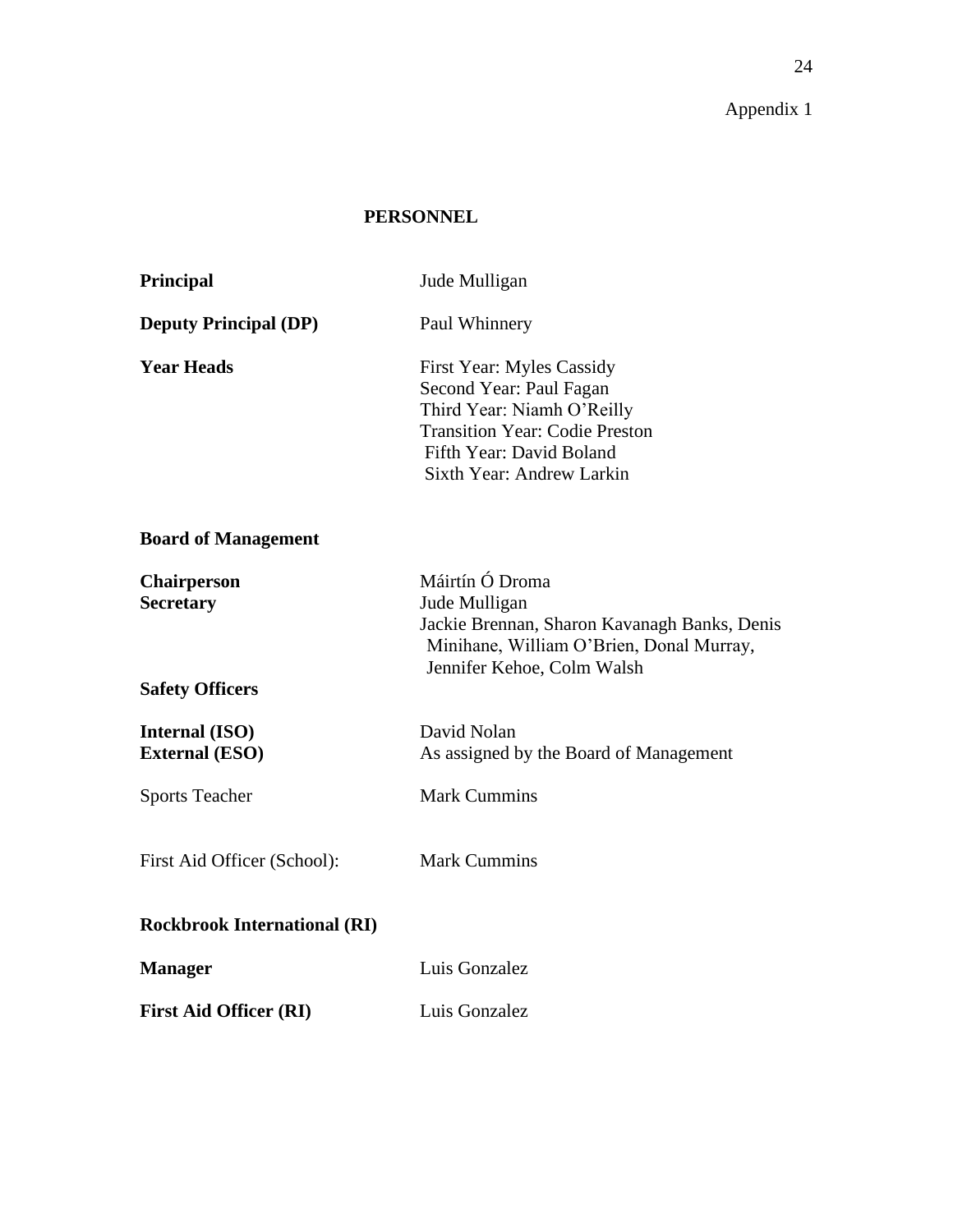#### **Know your Dangerous Substances**

| <b>SYMBOL</b>                                            | <b>MEANING</b>                                                                                                                    | <b>PRECAUTIONS</b>                                                                                                                                                                                             |
|----------------------------------------------------------|-----------------------------------------------------------------------------------------------------------------------------------|----------------------------------------------------------------------------------------------------------------------------------------------------------------------------------------------------------------|
| <b>Toxic or very Toxic</b>                               | May cause serious or extremely serious health<br>risks or death if inhaled, swallowed or if it<br>penetrates the skin.            | Use exhaust ventilation system<br>or full breathing apparatus to<br>prevent exposure to dusts,<br>vapours, etc. Wear protective<br>clothing. Do not eat, drink or<br>smoke. Wash hand thoroughly<br>after use. |
| <b>Harmful</b>                                           | May cause limited health risks if inhaled,<br>swallowed or if it penetrates the skin.                                             | Wear protective clothing to<br>avoid contact with skin and<br>eyes.<br>Provide good ventilation or use<br>protective facemask.<br>Do not eat, drink or smoke after<br>use.                                     |
| <b>Irritant</b>                                          | Can cause irritation to skin, eyes or breathing<br>system if inhaled.<br>(Non-corrosive).                                         | Wear protective clothing to<br>avoid contact with skin and<br>eyes.<br>Provide good ventilation or use<br>protective facemask.                                                                                 |
| Environment                                              | Dangerous to the Environment.                                                                                                     |                                                                                                                                                                                                                |
| <b>Explosive</b>                                         | May explode if subject to heat, shocks or<br>friction.                                                                            | Store<br>from<br>other<br>away<br>materials.<br>Always<br>observe<br>recommendations for<br>use and storage.                                                                                                   |
| Corrosive                                                | Can cause chemical burns to skin and eyes.<br>(May also be corrosive to certain metals.)                                          | Wear protective clothing to<br>avoid contact with skin, eyes<br>and clothing.                                                                                                                                  |
| Oxidising                                                | Produces heat on reaction with other materials<br>and creates a fire risk in contact with<br>flammable or combustible materials.  | Store away from other<br>materials.<br>Always observe<br>recommendations for storage<br>and use.<br>Keep container tightly closed.                                                                             |
| <b>Highly Flammable or</b><br><b>Extremely Flammable</b> | Highly flammable gas or solid or a liquid with<br>a flash point below $0^{\circ}$ C; and boiling point<br>below or equal to 35°C. | Keep away from sources of<br>ignition. Do not smoke. Store<br>in a secure place. Keep<br>container tightly closed.                                                                                             |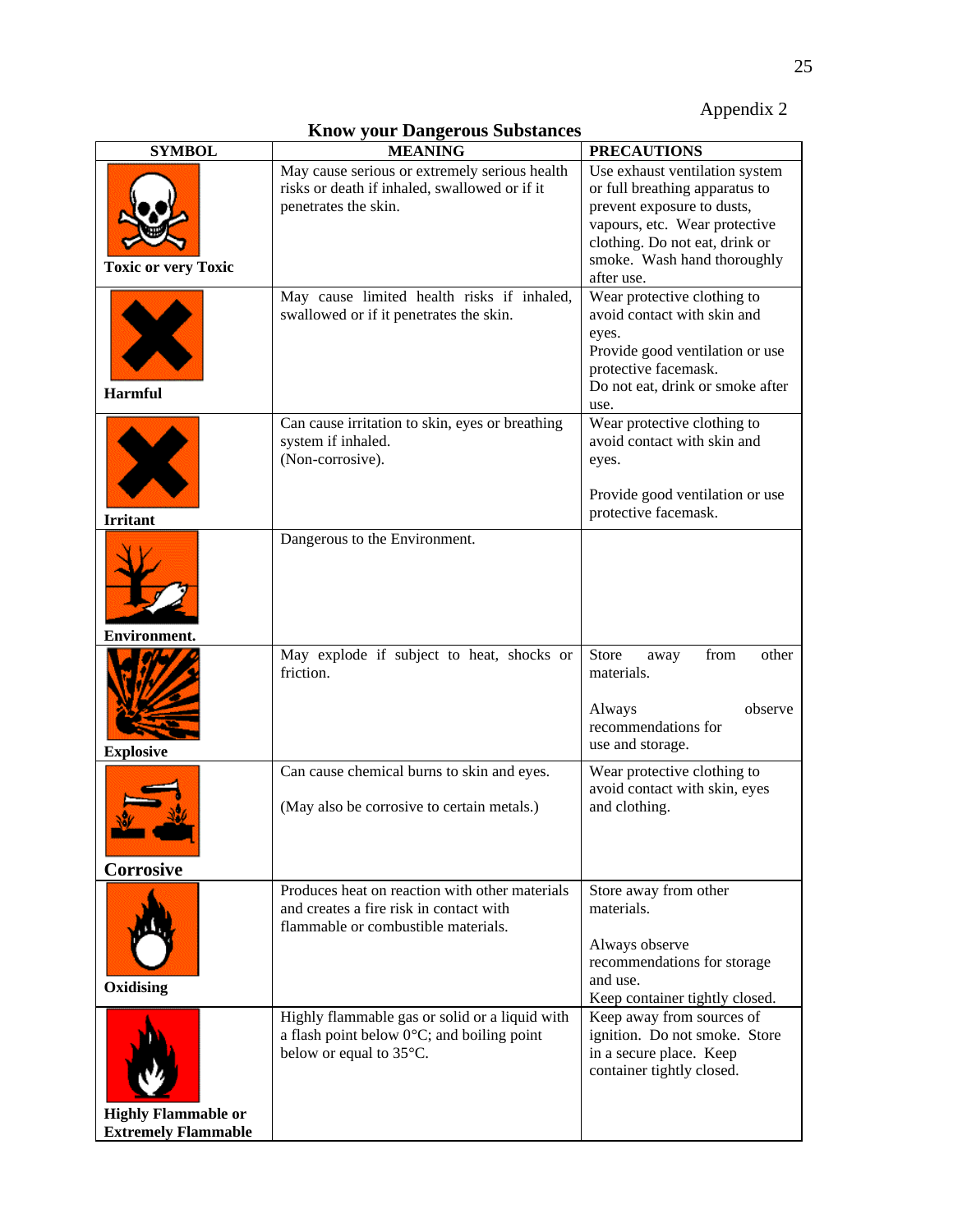### ` Appendix 3

#### **Location of First Aid Equipment**

#### **First Aid boxes are located as follows**

- i. Front Secretarial office, Main School Building
- ii. Staff Room, Main School Building
- iii. Sports Pavilion office
- iv. Rockbrook International general office
- v. Lab, Georgian Building
- vi. Lab, Main School Building
- vii. School Bus: Mercedes

#### **Automated External Defibrillator (AED)**

The Automated External Defibrillator (AED) is located in the Sports Pavilion office.

#### **Portable First Aid kits are held by:**

Sports Teacher: stored in Sports Pavilion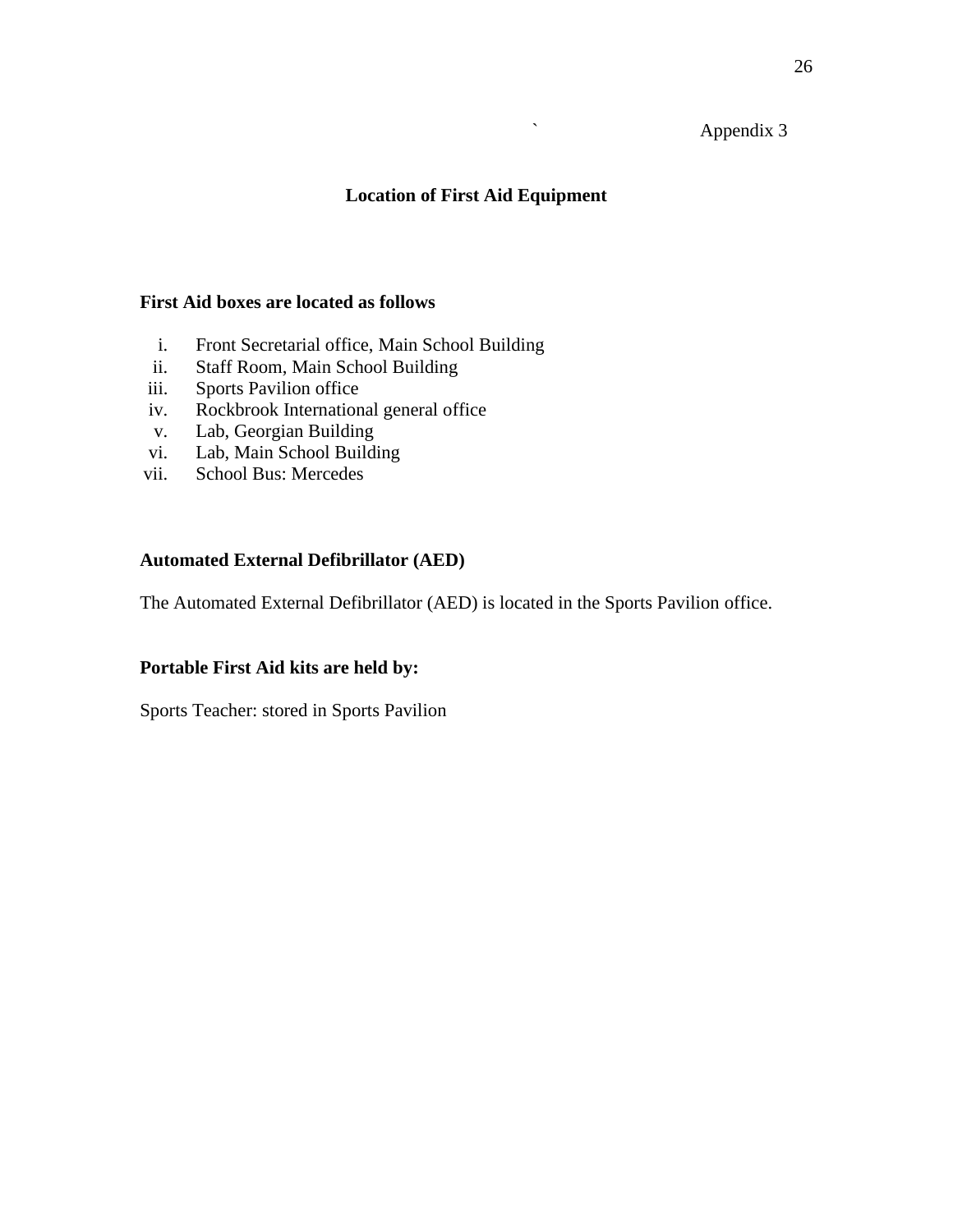## **Accident/Incident Record Form**

| Person affected/injured                                                           |
|-----------------------------------------------------------------------------------|
| Name:                                                                             |
| <b>Accident/incident</b>                                                          |
| Location:                                                                         |
|                                                                                   |
|                                                                                   |
| ,我们也不能在这里的时候,我们也不能在这里的时候,我们也不能会在这里的时候,我们也不能会在这里的时候,我们也不能会在这里的时候,我们也不能会在这里的时候,我们也不 |
|                                                                                   |
|                                                                                   |
| <u> 1989 - Johann Stoff, amerikansk politiker (d. 1989)</u>                       |
| Other treatment (Hospital, Doctor etc):                                           |
|                                                                                   |
|                                                                                   |
| Name of Parent/Guardian/Next-of-kin contacted: _________________________________  |
|                                                                                   |
|                                                                                   |
|                                                                                   |

(Attach, where appropriate, witness statements, injured party's report, sketch or photograph of scene, details of any equipment involved, where equipment is stored, etc.)

**Appendix 4**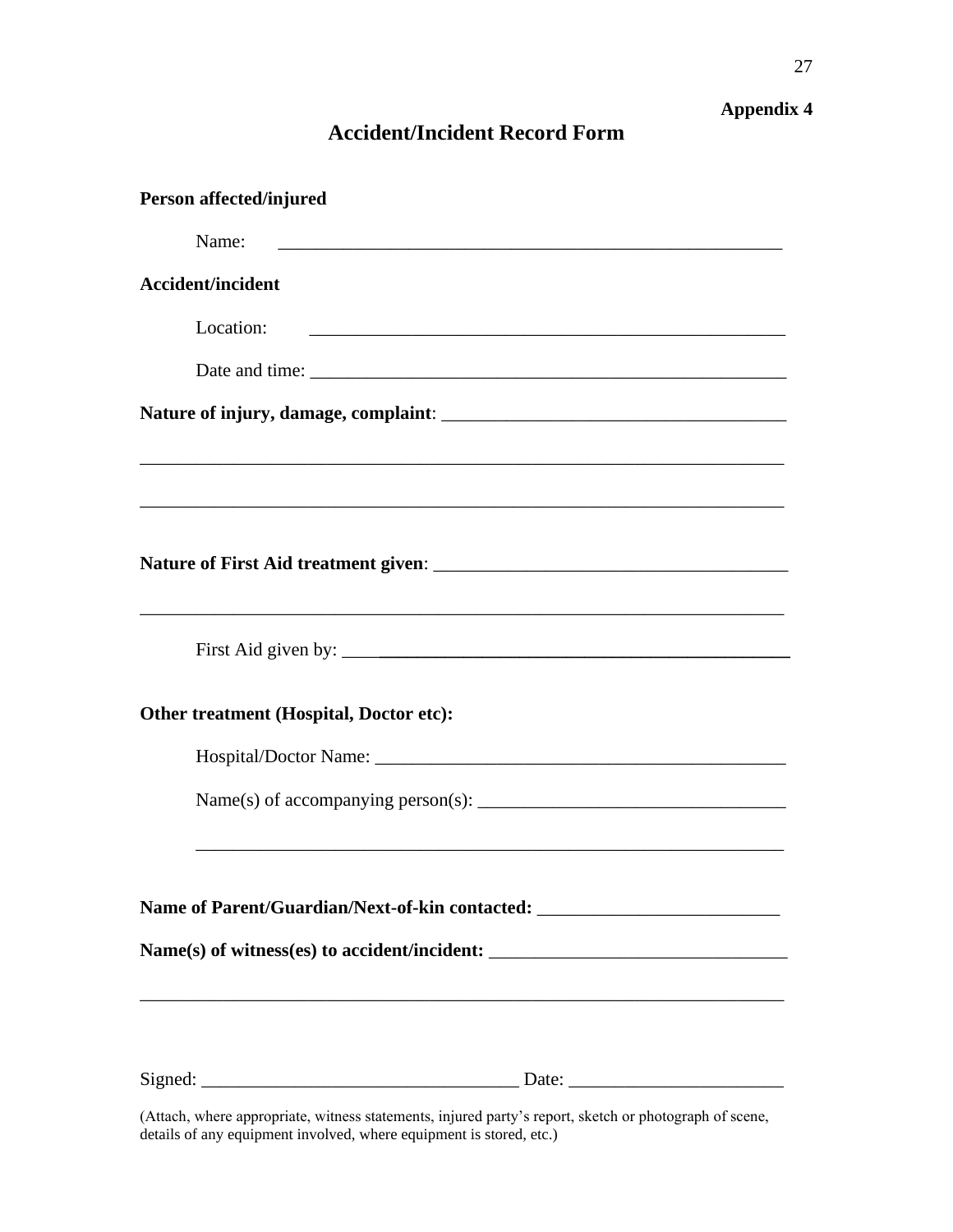#### Reporting to Statutory Authorities

**1.** The following are responsible for reporting accidents to the Health and Safety Authority:

• employers (in the case of the death or injury of employees at work);

• persons providing training (in the case of the death or injury of a person receiving training for employment);

• self-employed persons (in relation to accidents to themselves);

• persons in control of places of work in relation to:

**-** the work-related death or injury of a person not at work;

**-** the death of a self-employed person;

• the next of kin (in the event of the death of a self-employed person at a place of work under that person's control).

**2.** The following types of accidents must be reported to the Health and Safety Authority: (a) the death of any employed or self-employed person, which was caused by an accident during the course of their work.

(b) an injury sustained in the course of their employment, which prevents any employed or self-employed person from performing the normal duties of their work for more than three calendar days, not including the date of the accident. Calendar days include Saturdays and Sundays (e.g. if an employee, who is injured on Wednesday, and does not normally work on Saturdays, Sundays and bank holidays, returns to work the following Monday, the accident is reportable).

(c) a death or an injury that requires treatment by a registered medical practitioner, which does not occur while a person is at work, (e.g. a student during class) but is related to either a work activity or their place of work. A road traffic accident that meets the criteria (a) and (b) above, excluding an accident that occurs while a person is commuting either to or from work.

(d) a road traffic accident that meets the criterion (c) above as a result of construction work on or adjacent to a public road.

The IR1 form is the only form used to report accidents to the Health and Safety Authority. Forms are available from the Workplace Contact Unit of the Authority or it can be reported directly on-line at **[www.hsa.ie](http://www.hsa.ie/)**.

The school must keep records of all accidents which occur for a period of 10 years. Dangerous occurrences must also be reported to the Health and Safety Authority as per requirements of the IR3 form. The IR3 form is available from the Health and Safety Authority at **[www.hsa.ie](http://www.hsa.ie/)**.

**3.** If the student is injured as a result of a work-related activity and requires medical treatment by a registered medical practitioner this is reportable to the Health and Safety Authority. For example, if a student injures him/herself whilst working with a mallet and chisel during wood working class and requires treatment by a registered medical practitioner, this is reportable.

**Appendix 5**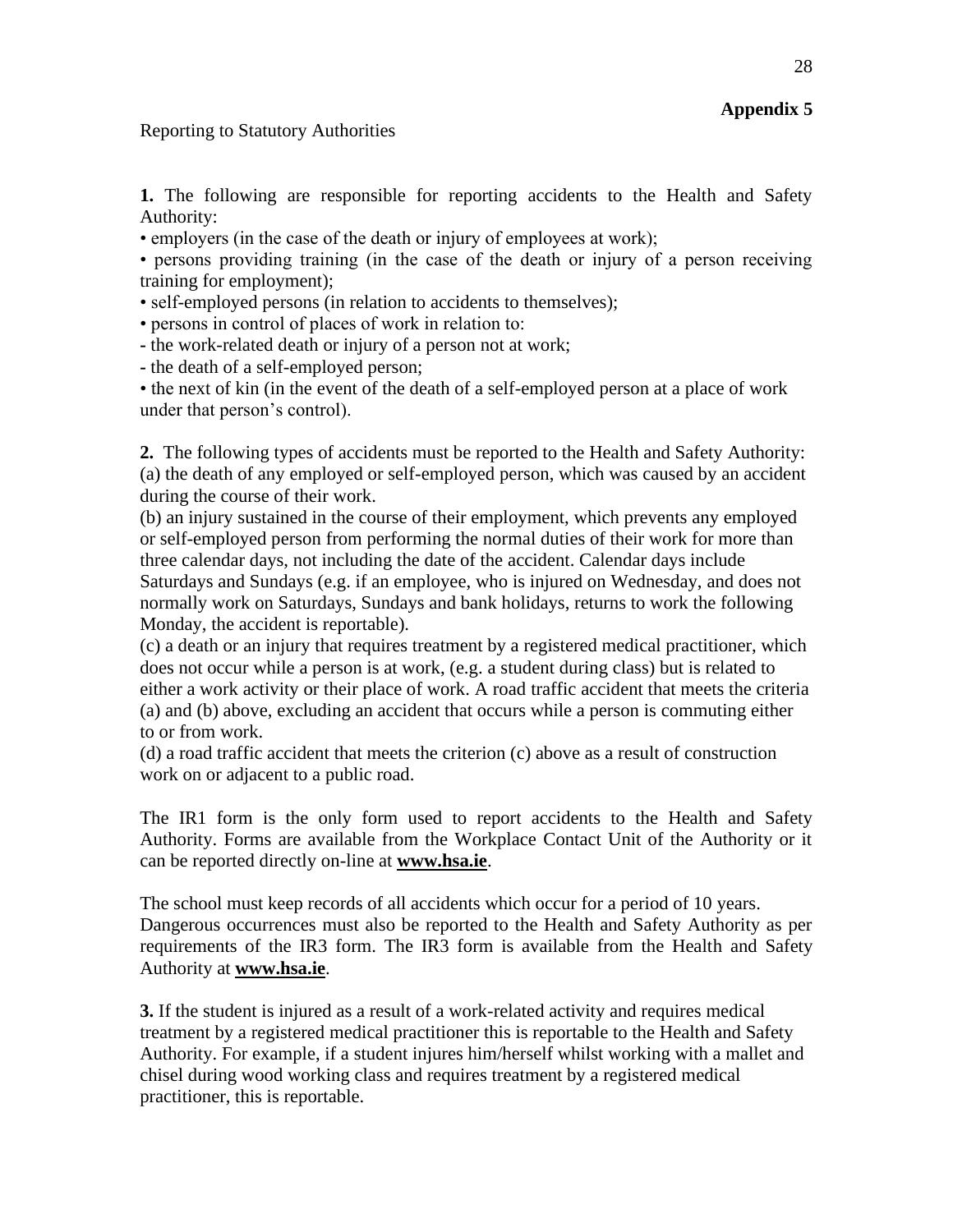However, if a student trips in the school yard and is injured, this is not reportable. If a student trips during PE class and requires treatment by a registered medical practitioner, this is reportable to the Authority. School trips/tours are considered to be a work activity of the school.

**4**. Reporting requirements related to Child Protection are contained in the Child Protection Guidelines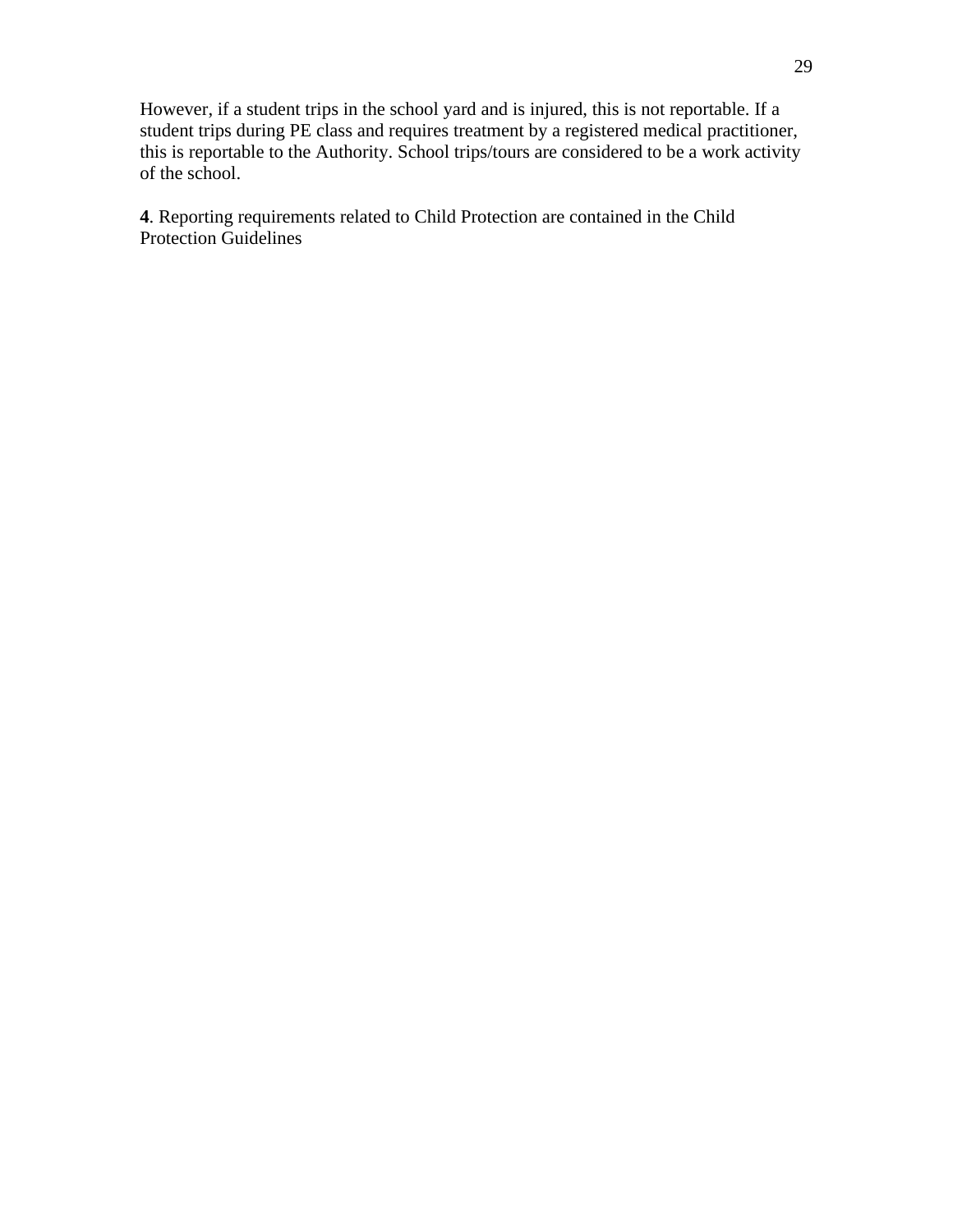## **ROCKBROOK PARK SCHOOL**

## **Emergency Procedures**

## **ANY PERSON DISCOVERING A FIRE OR OTHER EMERGENCY**:

Sound the alarm by breaking the nearest break-glass unit.

Make your way to the nearest exit.

Inform person in charge of situation

## **IF YOU HAVE BEEN ALERTED.**

Make your area safe (closing doors, switching off equipment). Do not delay unnecessarily.

Leave by your nearest available exit and proceed to the assembly point. (Do not delay to collect personal belongings.)

Close the door of your room after you, and any others that you use.

**Do not take any personal risks.**

**Do not use the lift.**

**Do not return to the building or re-enter it for any reason until authorised to do so and until the Fire Alarm has been switched off.**

## **ASSEMBLY POINT**

The Assembly Point for all buildings is the lawn area between the astro pitches and the classroom building.

Where possible a roll call should be taken by the senior teacher in charge.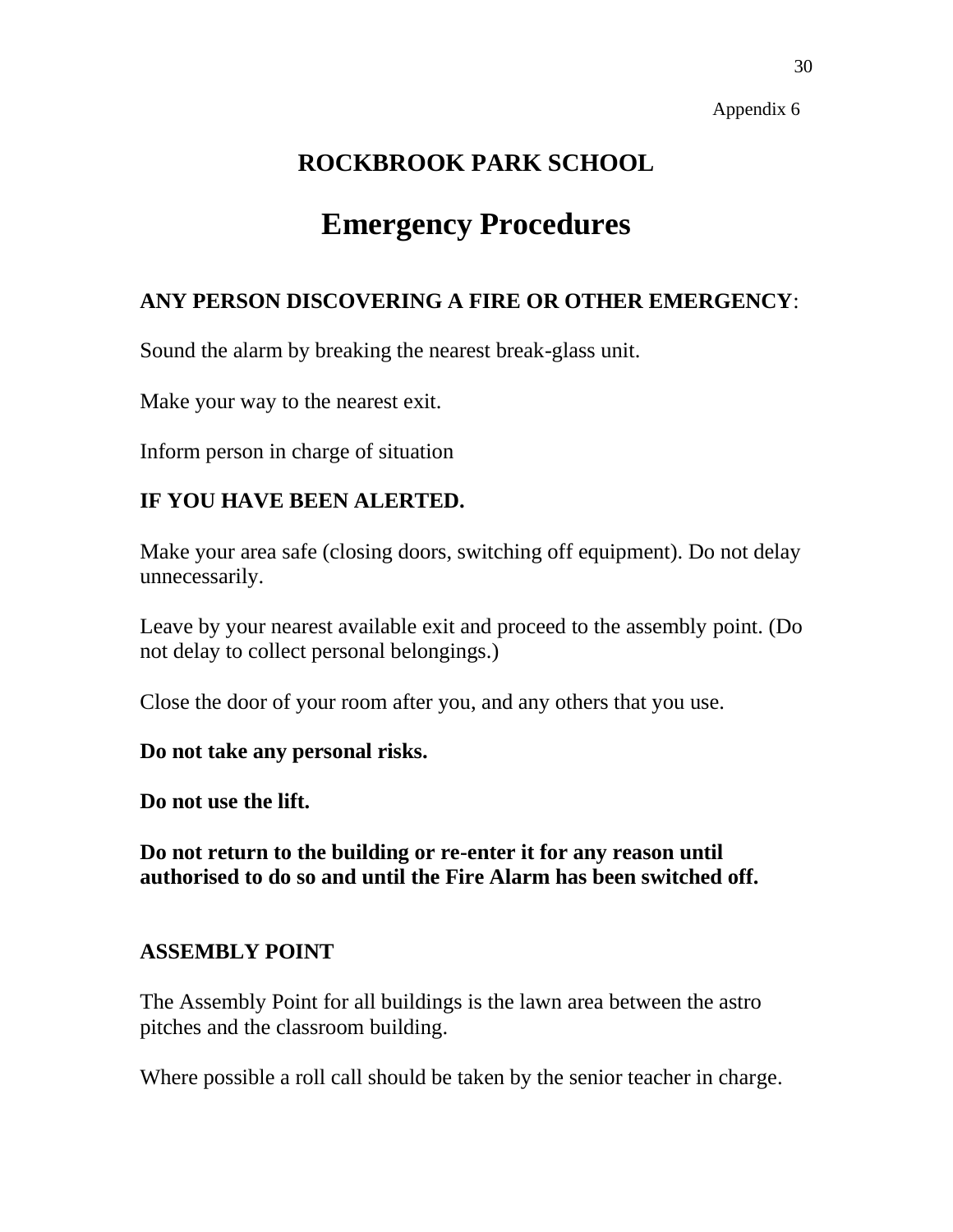## **ROCKBROOK PARK SCHOOL (Georgian Building)**

## **Emergency Procedures**

## **ANY PERSON DISCOVERING A FIRE OR OTHER EMERGENCY**:

Sound the alarm by breaking the nearest break-glass unit.

Make your way to the nearest exit.

Inform person in charge of situation

## **IF YOU HAVE BEEN ALERTED.**

Make your area safe (closing doors, switching off equipment). Do not delay unnecessarily.

Leave by your nearest available exit and proceed to the assembly point. (Do not delay to collect personal belongings.)

Close the door of your room after you, and any others that you use.

**Do not take any personal risks.**

**Do not return to the building or re-enter it for any reason until authorised to do so and until the Fire Alarm has been switched off.**

## **ASSEMBLY POINT**

The Assembly Point for all buildings is the lawn area between the astro pitches and the classroom building.

Where possible a roll call should be taken by the senior teacher in charge.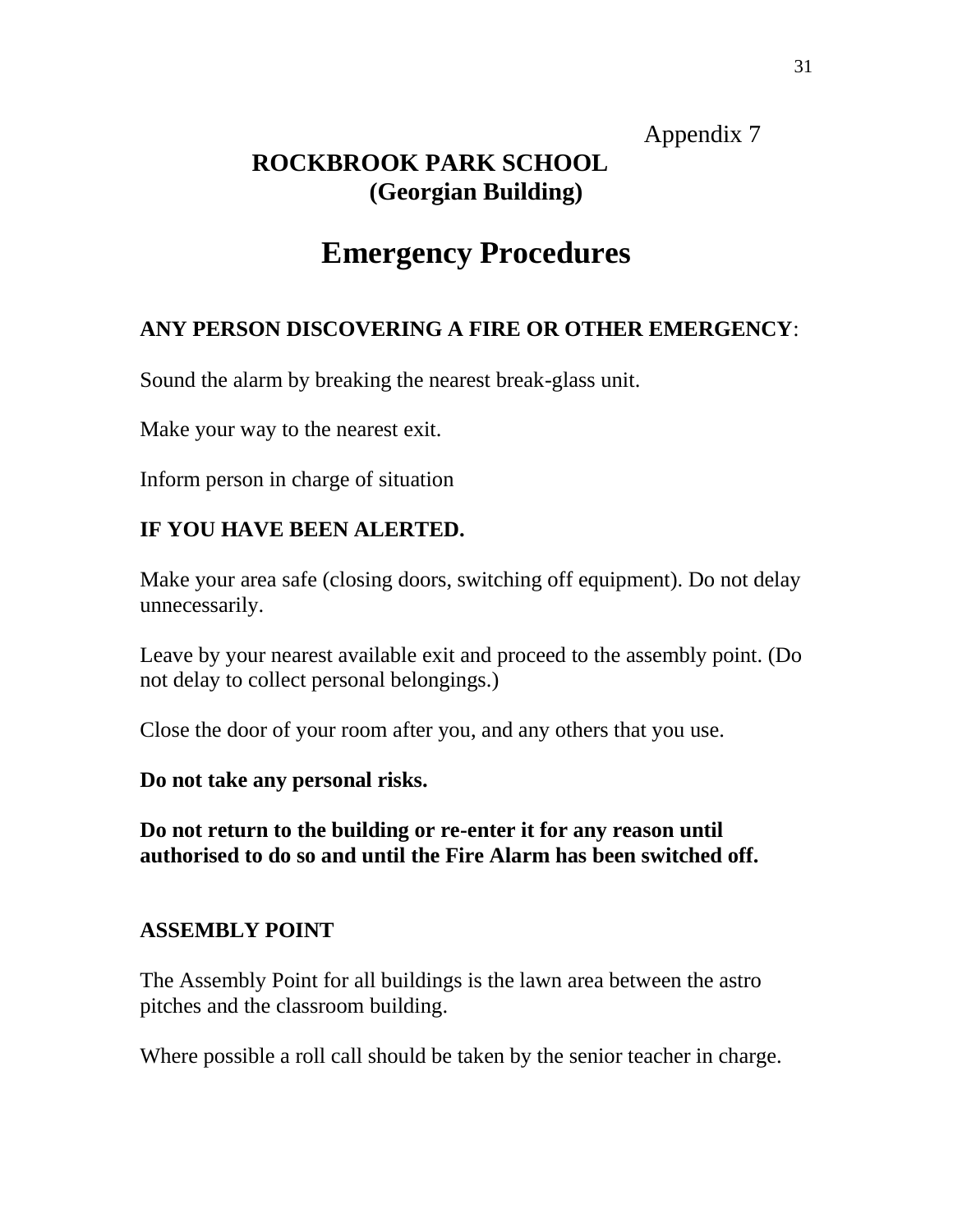Fire **Equipment** 

|                                    | CO <sub>2</sub>    | Foam               | Powder             | Water              | Blanket            | Key Box |
|------------------------------------|--------------------|--------------------|--------------------|--------------------|--------------------|---------|
| <b>SCHOOL</b>                      |                    |                    |                    |                    |                    |         |
| <b>Ground Floor</b>                |                    |                    |                    |                    |                    |         |
| Secretary Office                   | $\pmb{\mathsf{x}}$ |                    |                    |                    |                    |         |
| Kitchen                            | $\pmb{\mathsf{x}}$ |                    |                    |                    | $\pmb{\mathsf{x}}$ |         |
| <b>Rear Stairs</b>                 | $\pmb{\mathsf{x}}$ | $\pmb{\mathsf{x}}$ |                    |                    |                    |         |
| Corridor                           |                    | $\pmb{\mathsf{x}}$ |                    |                    |                    |         |
| Comms Room<br><b>Boiler Room</b>   | $\pmb{\chi}$       |                    |                    |                    |                    |         |
| Assembly Hall                      | $\pmb{\chi}$       | $\pmb{\mathsf{x}}$ | XX                 |                    |                    |         |
|                                    |                    |                    |                    |                    |                    |         |
| <b>First Floor</b>                 |                    |                    |                    |                    |                    |         |
| Study Area                         | $\pmb{\chi}$       | $\pmb{\mathsf{x}}$ |                    |                    |                    |         |
| <b>Staff Kitchen</b>               |                    |                    |                    |                    | $\pmb{\mathsf{x}}$ |         |
| Art Room                           | $\pmb{\mathsf{x}}$ |                    |                    |                    |                    |         |
| <b>Upper Corridor</b>              |                    | $\pmb{\mathsf{x}}$ |                    |                    |                    |         |
| Laboratory                         | $\pmb{\mathsf{x}}$ |                    |                    |                    | $\pmb{\mathsf{x}}$ |         |
| Laboratory Store                   |                    |                    | $\pmb{\mathsf{x}}$ |                    |                    |         |
| <b>CLASSROOM BUILDING</b>          |                    |                    |                    |                    |                    |         |
| Corridor                           | $\pmb{\chi}$       | $\pmb{\mathsf{x}}$ |                    |                    |                    |         |
| <b>Boiler Room</b>                 |                    |                    |                    |                    |                    |         |
| <b>PAVILION</b>                    |                    |                    |                    |                    |                    |         |
| Main Hall                          |                    | $\pmb{\mathsf{x}}$ |                    |                    |                    |         |
|                                    |                    |                    |                    |                    |                    |         |
| <b>GEORGIAN</b><br><b>BUILDING</b> |                    |                    |                    |                    |                    |         |
| <b>Basement</b>                    |                    |                    | X                  |                    |                    |         |
|                                    |                    |                    |                    |                    |                    |         |
| <b>Ground Floor</b>                |                    |                    |                    |                    |                    |         |
| Reception                          |                    |                    |                    | $\pmb{\mathsf{x}}$ |                    |         |
| Hall                               |                    | X                  |                    |                    |                    |         |
| Side entrance                      |                    | $\pmb{\mathsf{x}}$ |                    |                    |                    |         |
| Kitchen<br>Kitchen side stairs     |                    |                    |                    |                    | $\pmb{\mathsf{x}}$ |         |
|                                    | $\pmb{\mathsf{x}}$ |                    |                    |                    |                    |         |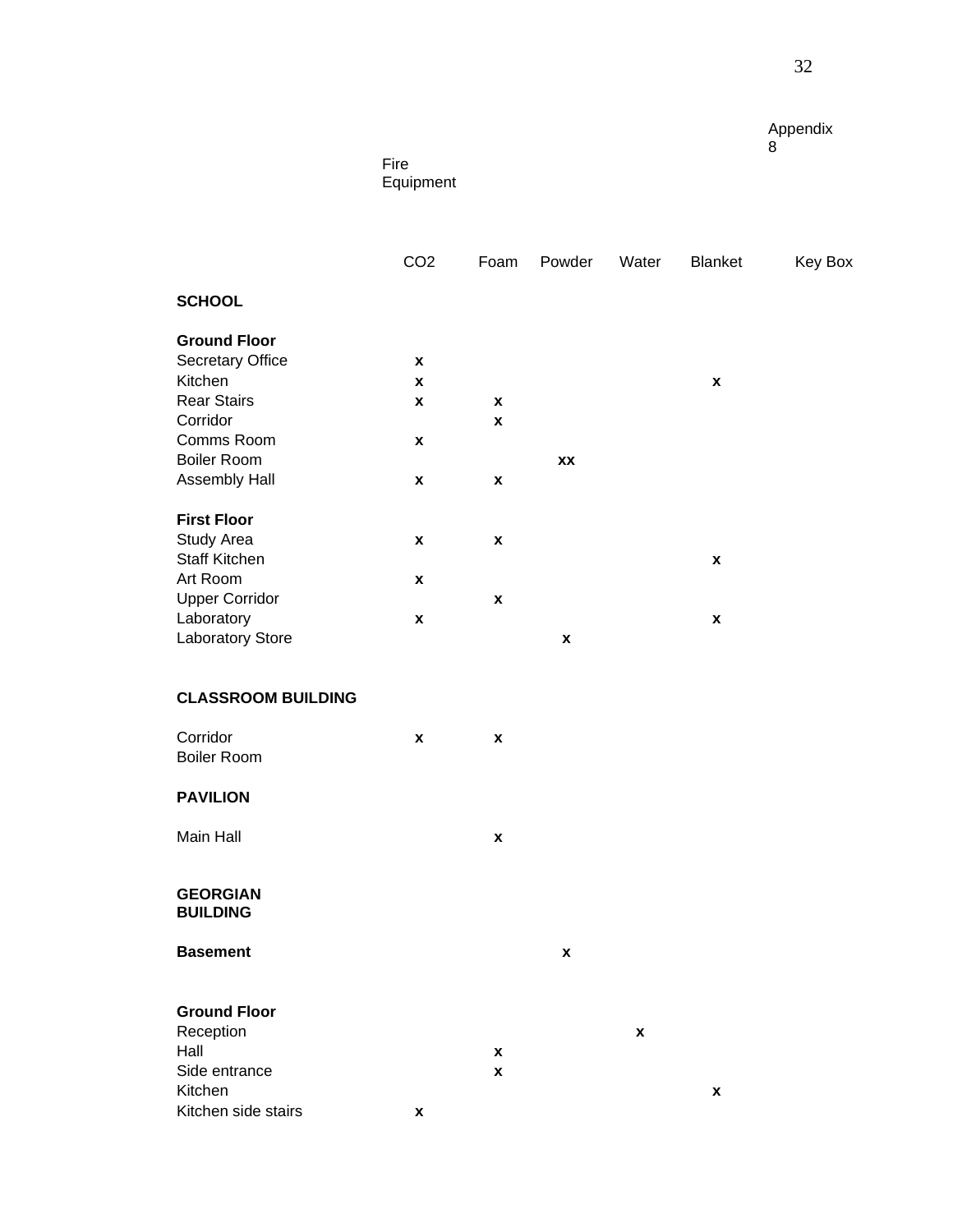| <b>First Floor</b>      |    |   |   |   |   |          |
|-------------------------|----|---|---|---|---|----------|
| Laboratory              | XX |   |   |   | x |          |
| <b>Laboratory Store</b> |    |   | X |   |   | X        |
|                         |    |   |   |   |   | (no key) |
| <b>Top Floor</b>        |    |   |   |   |   |          |
| <b>Stairs</b>           |    |   |   | X |   |          |
| Hall                    | X  | X |   |   |   |          |
| Office                  | X  |   |   |   |   |          |
| Office (Exit stairs)    |    | x |   |   |   | х        |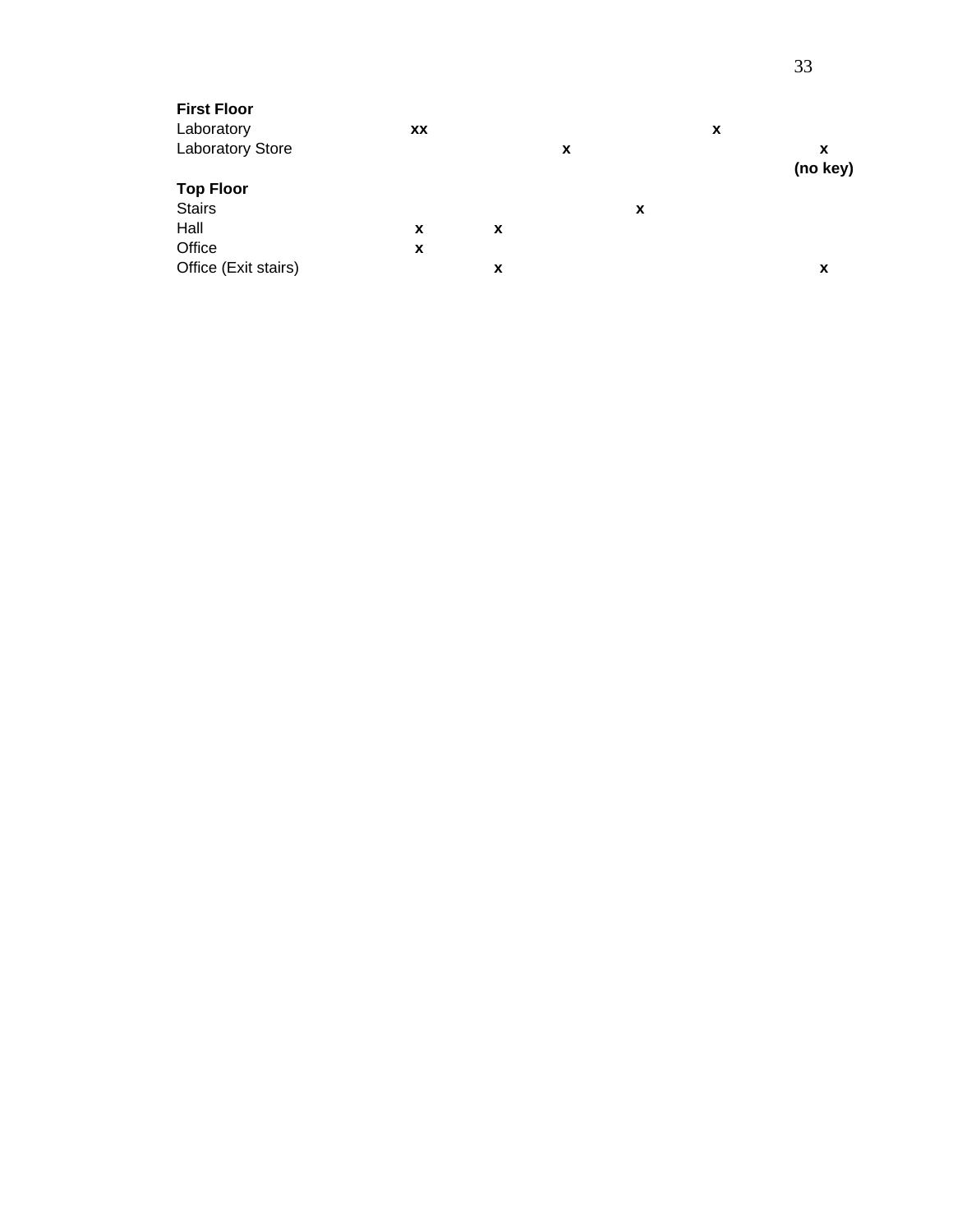

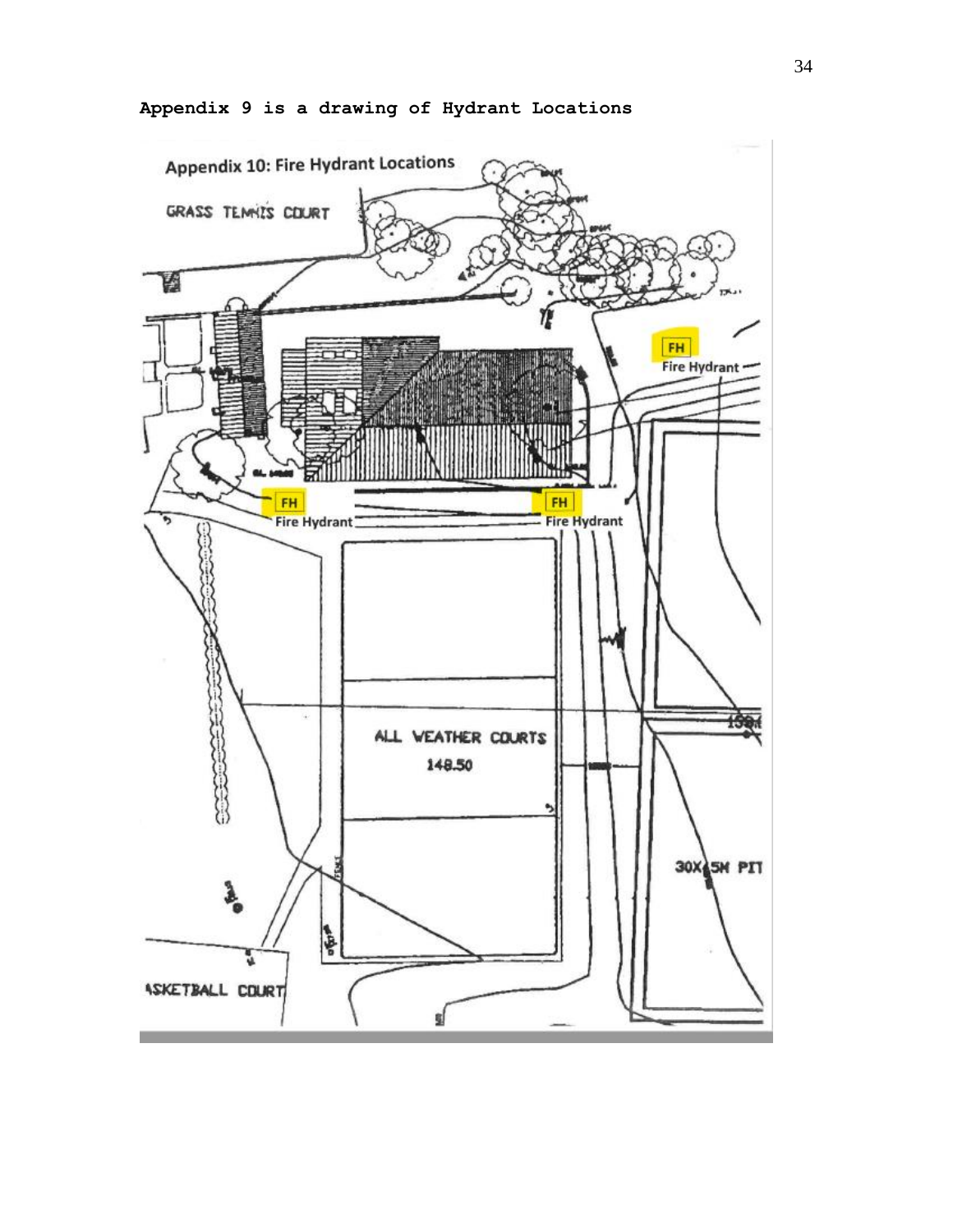#### **Standard First Aid Box supply Appendix 10**

| <b>MATERIALS</b>                                                                                   | First-<br>Aid<br>Travel<br>kit | <b>First Aid Box</b><br>Contents |                     |                       |  |
|----------------------------------------------------------------------------------------------------|--------------------------------|----------------------------------|---------------------|-----------------------|--|
|                                                                                                    |                                | $1-5$<br>persons                 | $6 - 25$<br>persons | $26-50(a)$<br>persons |  |
| <b>Adhesive Plasters</b>                                                                           | 12                             | 12                               | 20                  | 40                    |  |
| Sterile Eye Pads [Bandage attached]                                                                |                                |                                  | $\overline{2}$      | $\overline{4}$        |  |
| <b>Individually Wrapped Triangular Bandages</b>                                                    | $\overline{2}$                 | $\overline{2}$                   | 6                   | 6                     |  |
| <b>Safety Pins</b>                                                                                 | $\overline{2}$                 | $\overline{2}$                   | 6                   | 6                     |  |
| Medium Individually Wrapped Sterile<br>Unmedicated Wound Dressings [approx.<br>$10 \times 8$ cms]  |                                |                                  | 6                   | 8                     |  |
| Large Individually Wrapped Sterile<br>Unmedicated Wound Dressings [approx.<br>$13 \times 9$ cms]   | $\mathbf{1}$                   | 1                                | $\overline{2}$      | $\overline{4}$        |  |
| Extra Large Individually Wrapped Sterile<br>Unmedicated Wound Dressings [approx.<br>28 x 17.5 cms] |                                |                                  | 3                   | $\overline{4}$        |  |
| <b>Individually Wrapped Wipes</b>                                                                  | 8                              | 8                                | 8                   | 10                    |  |
| Burns spray/cream                                                                                  |                                | $\mathbf{1}$                     | $\mathbf{1}$        | $\mathbf{1}$          |  |
| <b>Scissors</b>                                                                                    | 1                              | $\mathbf{1}$                     | 1                   | 1                     |  |
| Medical tape                                                                                       | $\mathbf{1}$                   | $\mathbf{1}$                     | $\mathbf{1}$        | $\mathbf{1}$          |  |
| Pairs of Latex Gloves                                                                              | $\mathbf{1}$                   | $\mathbf{1}$                     | $\overline{2}$      | $\overline{2}$        |  |
| Additionally, where there is no clear<br>running water, Sterile Eye Wash (b)                       | $\mathbf{1}$                   | 1                                | $\overline{2}$      | $\overline{2}$        |  |

#### **NOTES**

- (a) Where more than 50 persons are involved pro rata provision should be made.
- (b) Where mains tap water is not readily available for eye irrigation, sterile water or sterile normal saline (0.9%) in sealed disposable containers should be provided. Each container should hold at least 300 ml and should not be re-used once the sterile seal is broken. At least 900 ml should be provided. **Eye bath / eye cups / refillable containers should not be used for eye irrigation.**